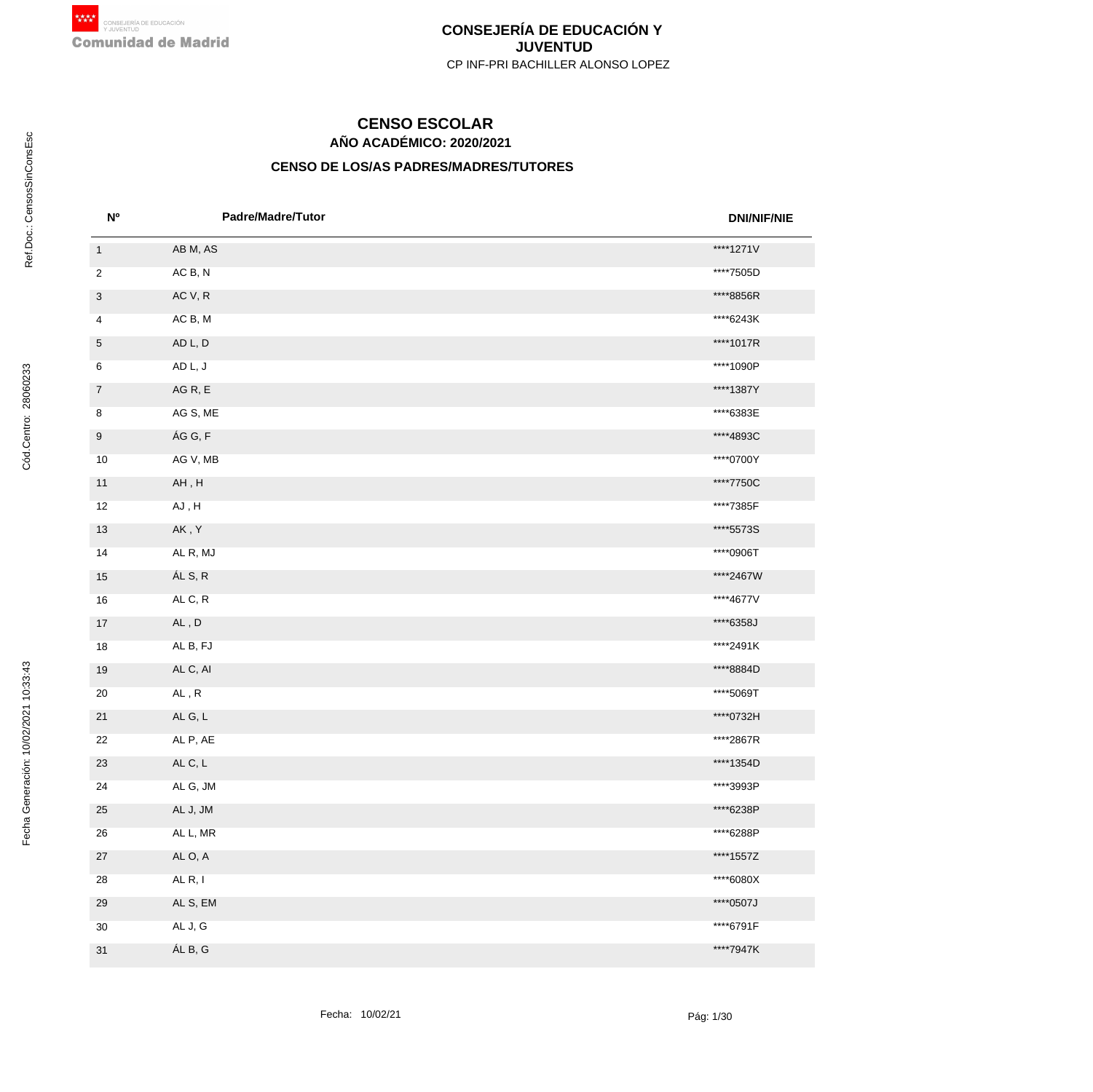# **AÑO ACADÉMICO: 2020/2021 CENSO ESCOLAR**

| <b>N°</b> | <b>Padre/Madre/Tutor</b>                   | <b>DNI/NIF/NIE</b> |
|-----------|--------------------------------------------|--------------------|
| 32        | ÁL F, N                                    | ****6178Z          |
| 33        | ÁL F, M                                    | ****4512L          |
| 34        | ÁL N, MÁ                                   | ****3083E          |
| 35        | ÁL S, A                                    | ****6213F          |
| 36        | ÁL S, ÁL                                   | ****4426Y          |
| $37\,$    | $\mathsf{AM}\xspace$ , $\mathsf{M}\xspace$ | ****3630N          |
| 38        | AP D, D                                    | ****5852J          |
| $39\,$    | ${\sf AR}$ , ${\sf M}$                     | ****9693P          |
| 40        | AR G, S                                    | ****8086D          |
| 41        | AR C, M                                    | ****2514B          |
| 42        | AR R, F                                    | ****3443E          |
| 43        | AR T, B                                    | ****0726V          |
| 44        | AR L, X                                    | ****5238V          |
| 45        | AR E, AI                                   | ****9534Z          |
| 46        | AR Á, L                                    | ****7166K          |
| $47\,$    | AR J, T                                    | ****1632A          |
| 48        | AR S, S                                    | ****2320B          |
| 49        | AR G, DO                                   | ****5078Z          |
| 50        | AS G, R                                    | ****3817W          |
| 51        | $\mathsf{AS}\xspace$ , $\mathsf{F}\xspace$ | ****0003R          |
| 52        | $\mathsf{AS}\xspace$ , $\mathsf{F}\xspace$ | ****0924X          |
| 53        | $\mathsf{AS}\xspace$ , $\mathsf{K}\xspace$ | ****4110H          |
| 54        | $\mathsf{AS}\xspace$ , $\mathsf{S}\xspace$ | ****1041P          |
| 55        | AV S, J                                    | ****0664Z          |
| 56        | AY C, MV                                   | ****1466L          |
| 57        | AY O, MÁ                                   | ****4901Y          |
| 58        | BAS, D                                     | ****1713W          |
| 59        | BAC, E                                     | ****2759Y          |
| 60        | BA, I                                      | ****9653P          |
| 61        | BAR, FJ                                    | ****2623K          |
| 62        | BA M, MD                                   | ****1660Q          |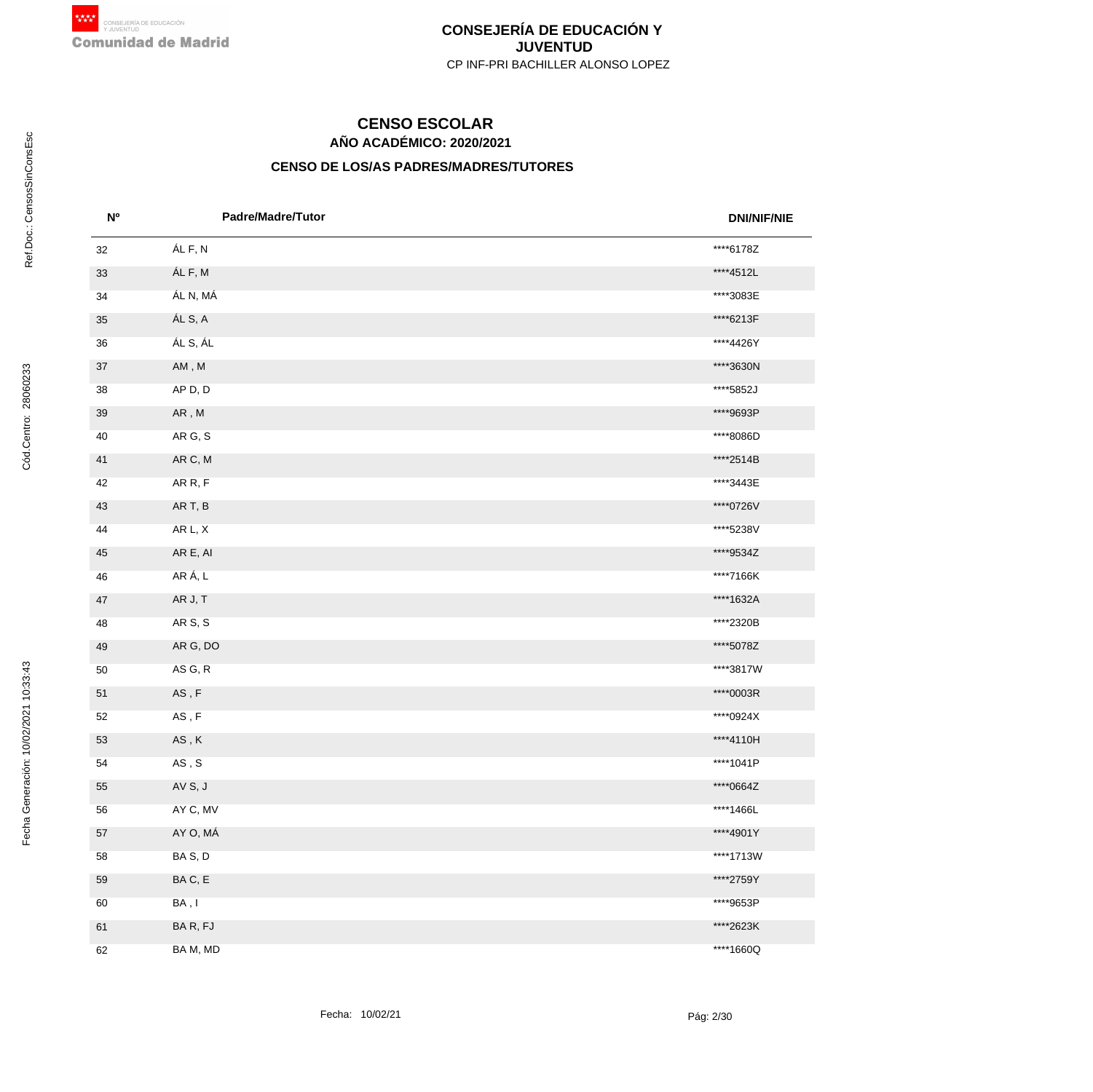# **AÑO ACADÉMICO: 2020/2021 CENSO ESCOLAR**

| N <sup>o</sup> | <b>Padre/Madre/Tutor</b>                   | <b>DNI/NIF/NIE</b> |
|----------------|--------------------------------------------|--------------------|
| 63             | BAC, J                                     | ****1057B          |
| 64             | BA P, MR                                   | ****9361G          |
| 65             | BAD, N                                     | ****3343Y          |
| 66             | BA B, RA                                   | ****4231C          |
| 67             | BAF, R                                     | ****4488R          |
| 68             | BAB, J                                     | ****1430H          |
| 69             | BA B, RP                                   | ****2810H          |
| 70             | BAC, MJ                                    | ****5532F          |
| 71             | BAV, J                                     | ****5298E          |
| 72             | BA A, M                                    | ****7016C          |
| 73             | BE N, M                                    | ****6862T          |
| 74             | BE J, R                                    | ****1755K          |
| 75             | BE L, LI                                   | ****7148D          |
| 76             | BE G, AM                                   | ****8833V          |
| 77             | BE D, Á                                    | ****0031B          |
| 78             | BE D, N                                    | ****0032N          |
| 79             | BE G, FJ                                   | ****7889G          |
| 80             | BE G, JL                                   | ****0573M          |
| 81             | $\mathsf{BE}\xspace$ , $\mathsf{M}\xspace$ | ****6858N          |
| 82             | BE T, MB                                   | ****7934J          |
| 83             | BIB, N                                     | ****6241G          |
| 84             | BL A, S                                    | ****7141F          |
| 85             | BL F, R                                    | ****0934F          |
| 86             | BL M, JI                                   | ****0103M          |
| $87\,$         | BL S, MÁ                                   | ****5982R          |
| 88             | BL Z, BD                                   | ****85829          |
| 89             | BO P, M                                    | ****2098K          |
| 90             | BOH, Á                                     | ****7266Q          |
| 91             | BO <sub>P</sub> , C                        | ****6070B          |
| 92             | BOS, S                                     | ****5328B          |
| 93             | BO G, MC                                   | ****1528A          |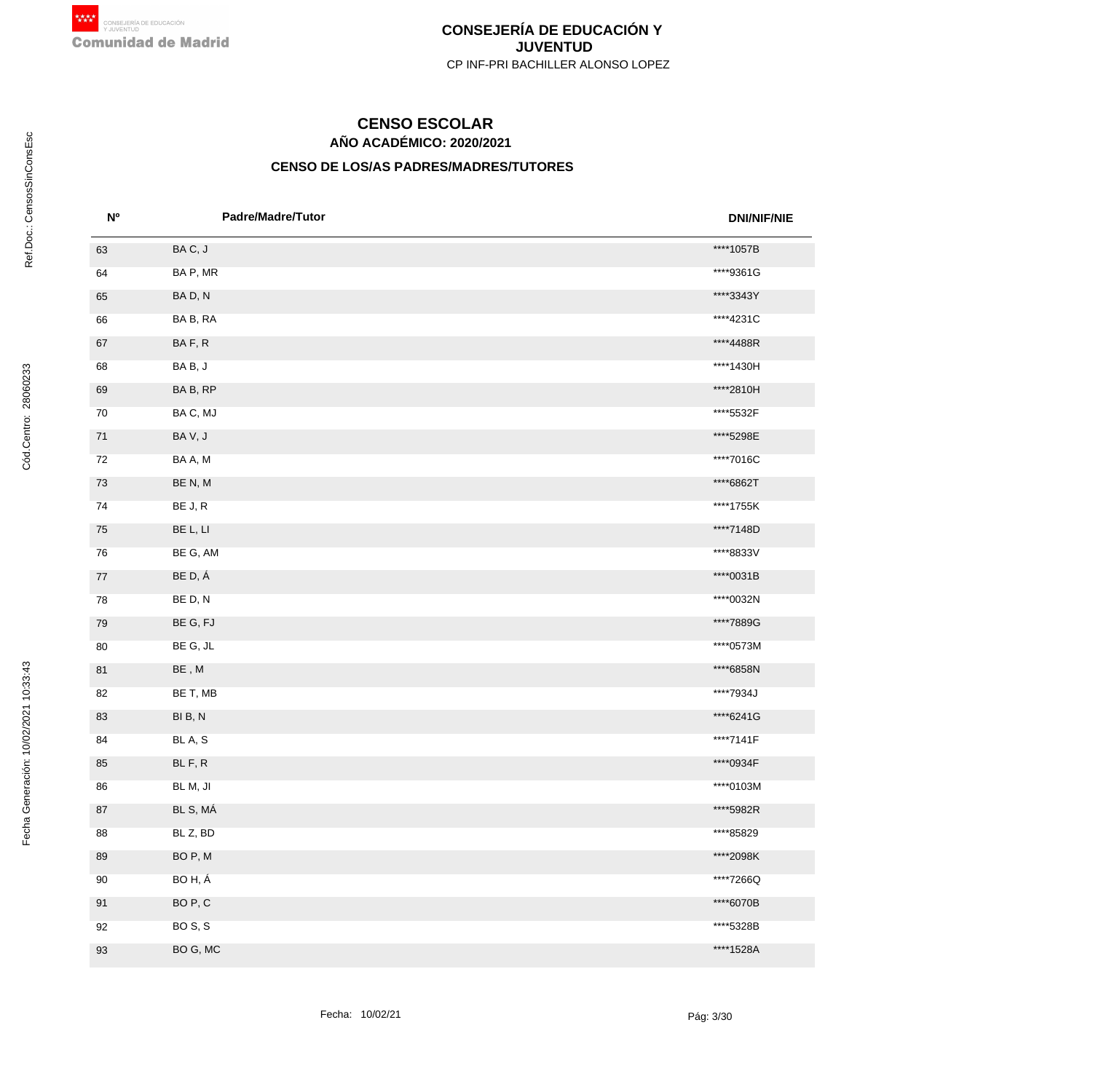# **AÑO ACADÉMICO: 2020/2021 CENSO ESCOLAR**

| N <sup>o</sup> | <b>Padre/Madre/Tutor</b>                   | <b>DNI/NIF/NIE</b> |
|----------------|--------------------------------------------|--------------------|
| 94             | BO, Z                                      | ****1675J          |
| 95             | $\mathsf{BO}$ , $\mathsf{C}$               | ****5443Z          |
| 96             | BO, M                                      | ****6306T          |
| 97             | $\mathsf{BO}$ , $\mathsf{J}$               | ****2811R          |
| 98             | $\mathsf{BO}$ , $\mathsf{D}$               | ****5170P          |
| 99             | BOK, S                                     | ****3269Z          |
| 100            | BR P, JR                                   | ****7239J          |
| 101            | BR F, M                                    | ****0134X          |
| 102            | BR M, J                                    | ****3406R          |
| 103            | BU M, LC                                   | ****3610P          |
| 104            | BU L, A                                    | ****0433A          |
| 105            | BU S, MÁ                                   | ****2957A          |
| 106            | $\mathsf{CA}\xspace$ , $\mathsf{L}\xspace$ | ****5191Q          |
| 107            | CAD, S                                     | ****6360B          |
| 108            | CAV, J                                     | ****1345B          |
| 109            | CAG, T                                     | ****1658M          |
| 110            | CA R, AD                                   | ****9163Q          |
| 111            | CAC, R                                     | ****6977Z          |
| 112            | CAY, MC                                    | ****6611G          |
| 113            | CA V, KP                                   | ****00233          |
| 114            | CAH, J                                     | ****6895P          |
| 115            | CAD, E                                     | ****4177M          |
| 116            | CA M, MM                                   | ****4485F          |
| 117            | CAC, S                                     | ****1761Y          |
| 118            | CÁ P, MÁ                                   | ****2981M          |
| 119            | CÁ Y, N                                    | ****3820V          |
| 120            | CAM, FJ                                    | ****1033N          |
| $121$          | CAS, R                                     | ****2419H          |
| 122            | CA G, S                                    | ****0263J          |
| 123            | $CA$ F, $L$                                | ****9620X          |
| 124            | CA P, N                                    | ****6833R          |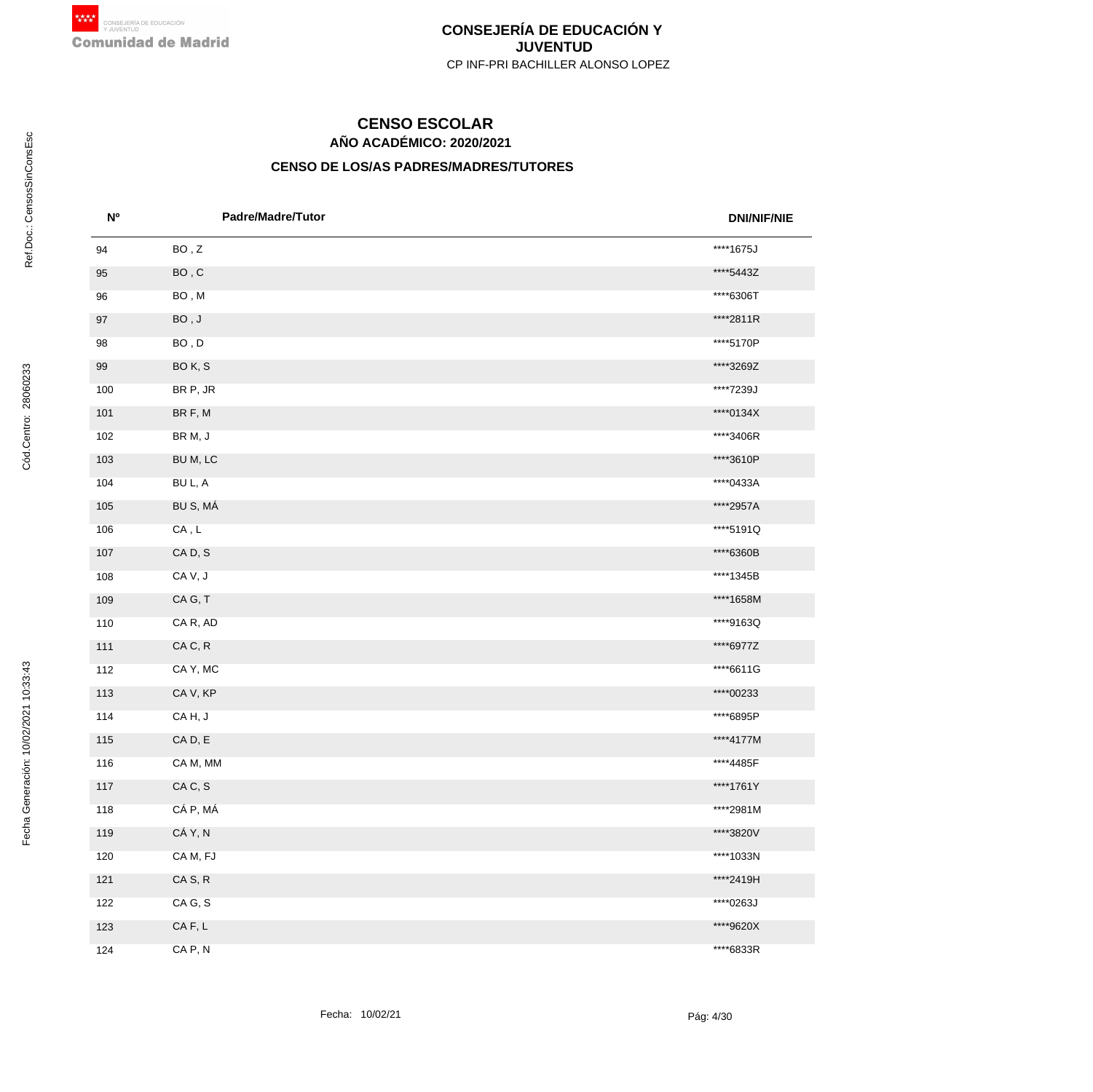# **AÑO ACADÉMICO: 2020/2021 CENSO ESCOLAR**

| N <sub>o</sub> | <b>Padre/Madre/Tutor</b>       | <b>DNI/NIF/NIE</b> |
|----------------|--------------------------------|--------------------|
| 125            | CAP, E                         | ****3626L          |
| 126            | CA T, Y                        | ****2176H          |
| 127            | CA T, MA                       | ****9382T          |
| 128            | CAP, P                         | ****5328Z          |
| 129            | CÁF, M                         | ****0264Z          |
| 130            | CÁF, S                         | ****375Q           |
| 131            | CA A, V                        | ****9854L          |
| 132            | CA G, EM                       | ****0419N          |
| 133            | CAM, FJ                        | ****3814T          |
| 134            | CAN, I                         | ****3487J          |
| 135            | CAG, P                         | ****9238R          |
| 136            | CA S, MC                       | ****5776Q          |
| 137            | CA Q, V                        | ****3793N          |
| 138            | CAG, J                         | ****2431T          |
| 139            | CAH, S                         | ****0152H          |
| 140            | CAM, K                         | ****6574D          |
| 141            | CA M, JA                       | ****1442S          |
| 142            | CA S, AB                       | ****0613G          |
| 143            | CA C, NE                       | ****3072R          |
| 144            | $\mathsf{CH}\, ,\mathsf{L}$    | ****5645P          |
| 145            | $\mathsf{CH}\, ,\, \mathsf{S}$ | ****6640Q          |
| 146            | CH G, V                        | ****532D           |
| 147            | CHR, MJ                        | ****2335A          |
| 148            | CH, A                          | ****7277D          |
| 149            | CI G, MP                       | ****7906Q          |
| 150            | CID, G                         | ****8015S          |
| 151            | CL L, C                        | ****8175Y          |
| 152            | CL E, V                        | ****3005B          |
| 153            | CLM, P                         | ****1292A          |
| 154            | COM, L                         | ****3293F          |
| 155            | CO G, L                        | ****8490S          |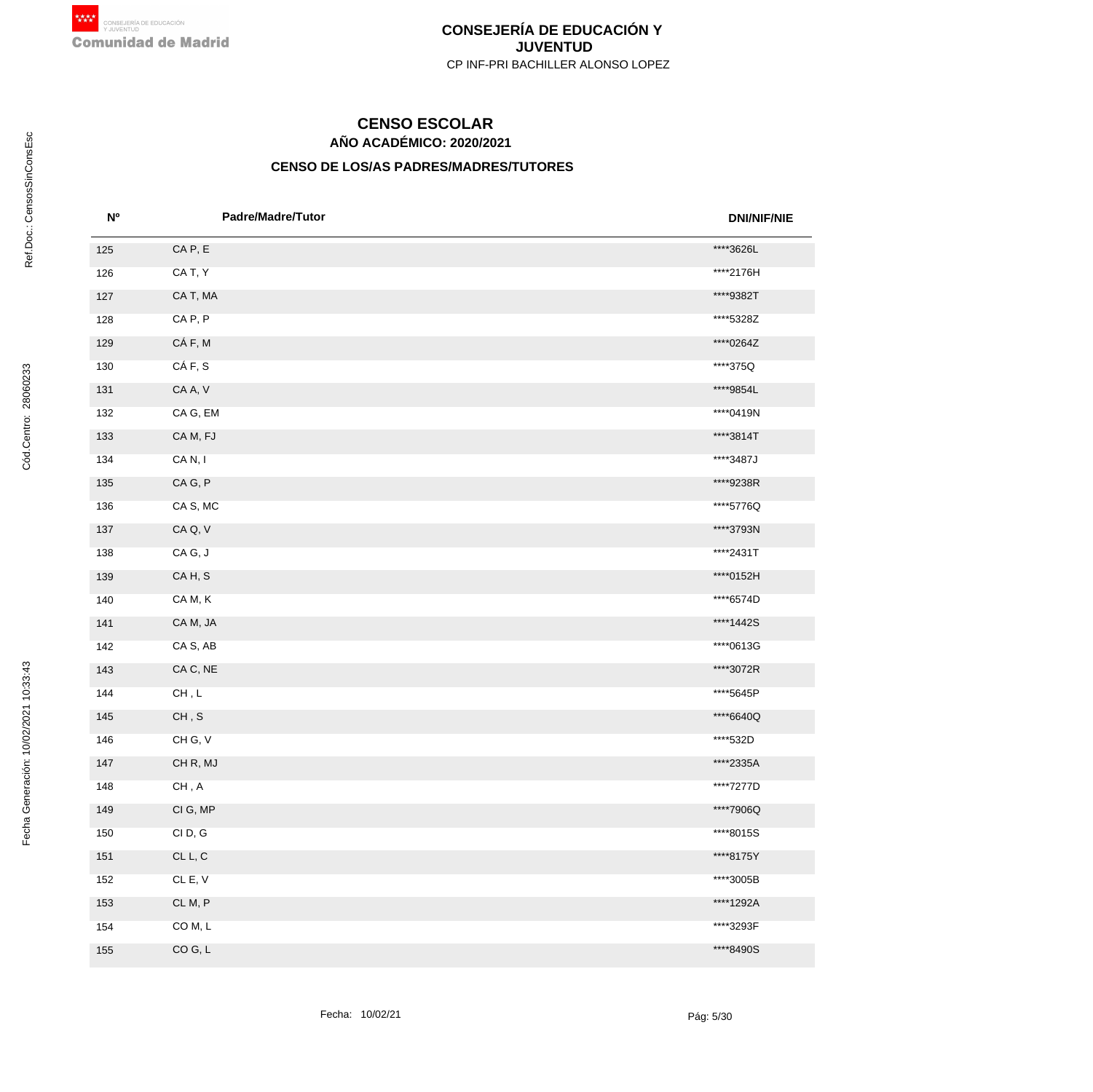# **AÑO ACADÉMICO: 2020/2021 CENSO ESCOLAR**

| <b>N°</b> | <b>Padre/Madre/Tutor</b> | <b>DNI/NIF/NIE</b> |
|-----------|--------------------------|--------------------|
| 156       | COF, J                   | ****5802F          |
| 157       | COD, M                   | ****9583E          |
| 158       | CO G, R                  | ****3891F          |
| 159       | COL, J                   | ****1809L          |
| 160       | COR, R                   | ****2619F          |
| 161       | CO L, MP                 | ****2192Y          |
| 162       | COD, V                   | ****9330S          |
| 163       | CO J, G                  | ****8095R          |
| 164       | CO <sub>P</sub> , S      | ****2239A          |
| 165       | COD, FF                  | ****8421F          |
| 166       | COM, D                   | ****7521           |
| 167       | COL, S                   | ****7489X          |
| 168       | CO A, E                  | ****1499F          |
| 169       | CÓ S, M                  | ****5250X          |
| 170       | CRB, O                   | ****6471B          |
| 171       | CR B, P                  | ****6472N          |
| 172       | CR G, JM                 | ****0531T          |
| 173       | CR J, M                  | ****8343K          |
| 174       | CR M, CI                 | ****0783C          |
| 175       | CR M, D                  | ****2341Q          |
| 176       | CR G, CS                 | ****3125A          |
| 177       | CUT, D                   | ****4495P          |
| 178       | CU M, R                  | ****0818D          |
| 179       | CUC, G                   | ****8262A          |
| 180       | CUM, S                   | ****3497Q          |
| 181       | CU C, AB                 | ****1959X          |
| 182       | DA I, F                  | ****4851W          |
| 183       | DE R, I                  | ****3811K          |
| 184       | DE B, A                  | ****2855G          |
| 185       | DE C, F                  | ****1125X          |
| 186       | DE H, HJ                 | ****7496W          |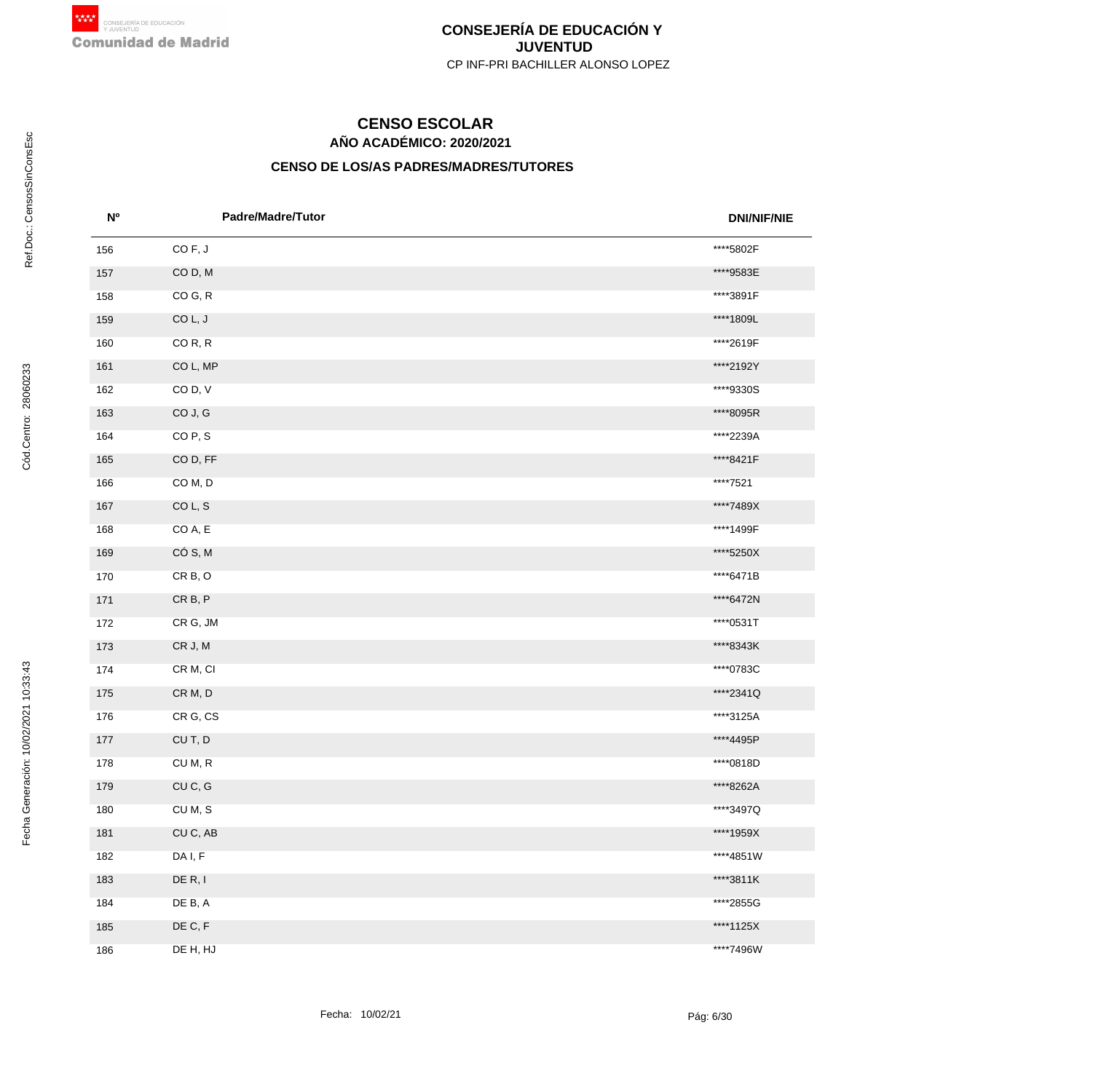# **AÑO ACADÉMICO: 2020/2021 CENSO ESCOLAR**

| N <sub>o</sub> | Padre/Madre/Tutor                           | <b>DNI/NIF/NIE</b> |
|----------------|---------------------------------------------|--------------------|
| 187            | DE L, JJ                                    | ****7961P          |
| 188            | DE L, A                                     | ****9361T          |
| 189            | DE N, FJ                                    | ****4605Y          |
| 190            | DE P, P                                     | ****6034B          |
| 191            | DE M, E                                     | ****5336X          |
| 192            | DE I, I                                     | ****1432D          |
| 193            | DE P, N                                     | ****3399A          |
| 194            | DE E, AJ                                    | ****3771P          |
| 195            | DE M, N                                     | ****2449Y          |
| 196            | DE M, N                                     | ****3316W          |
| 197            | $\mathsf{DE}\xspace$ , $\mathsf{A}\xspace$  | ****7227D          |
| 198            | DE A, E                                     | ****5441D          |
| 199            | DE E, G                                     | ****2049Y          |
| 200            | DE L, R                                     | ****5243L          |
| 201            | DE G, O                                     | ****0207E          |
| 202            | DE M, S                                     | ****5225R          |
| 203            | DE E, A                                     | ****5779V          |
| 204            | DE G, J                                     | ****5682M          |
| 205            | DE G, C                                     | ****6899F          |
| 206            | DE R, L                                     | ****3384R          |
| 207            | $\mathsf{DE}\xspace$ , $\mathsf{GA}\xspace$ | ****0844J          |
| 208            | DE A, M                                     | ****7056Y          |
| 209            | DE L, JM                                    | ****1386S          |
| 210            | DÍ B, L                                     | ****7153P          |
| 211            | DÍ B, MP                                    | ****1545H          |
| 212            | DÍ B, SD                                    | ****7087J          |
| 213            | DÍ C, JL                                    | ****5752M          |
| 214            | DÍ I, M                                     | ****6634D          |
| 215            | DÍ M, JM                                    | ****5310T          |
| 216            | DÍ M, R                                     | ****6408A          |
| 217            | DÍ S, MÁ                                    | ****4008T          |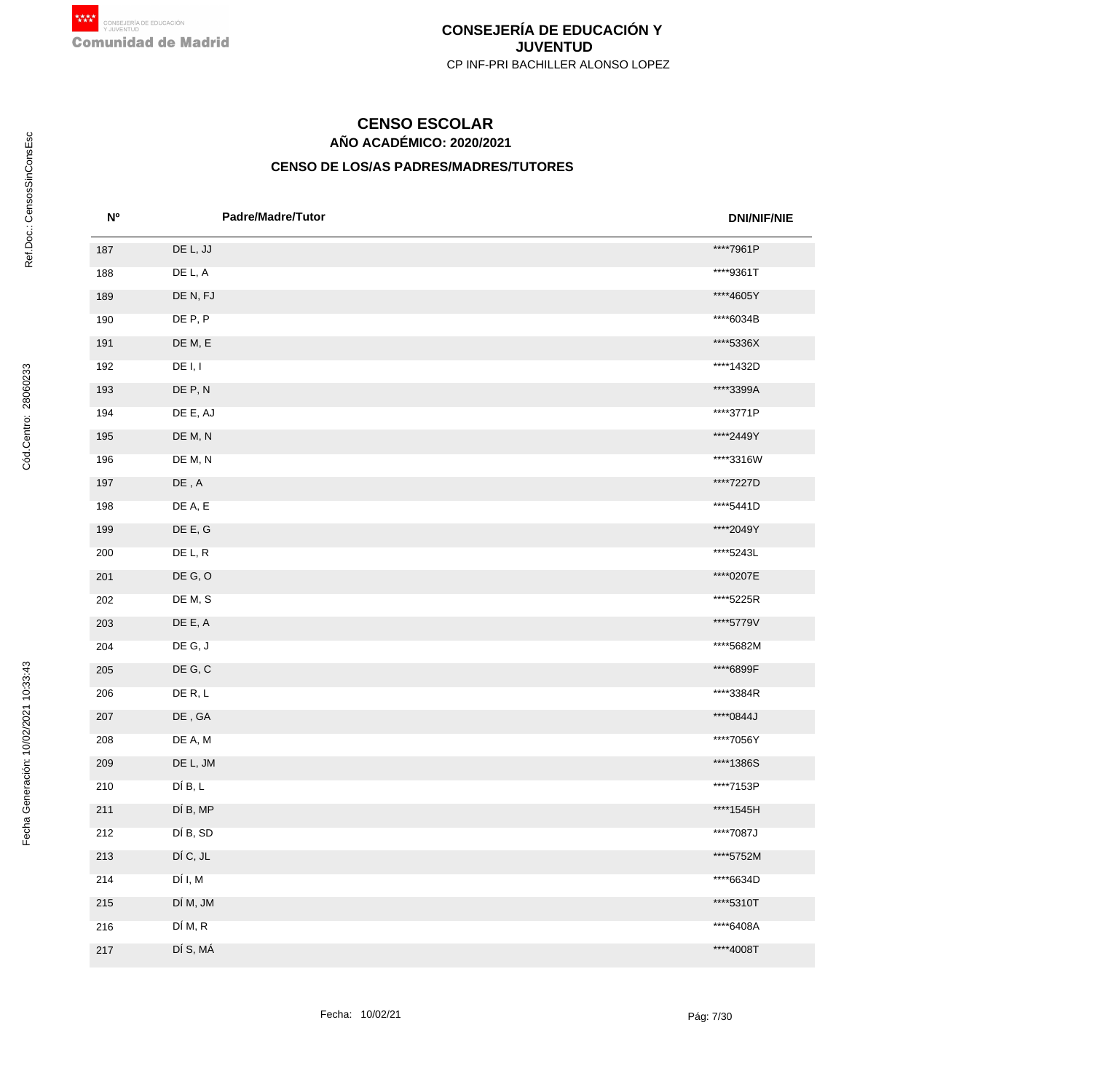# **AÑO ACADÉMICO: 2020/2021 CENSO ESCOLAR**

| N <sub>o</sub> | <b>Padre/Madre/Tutor</b>                   | <b>DNI/NIF/NIE</b> |
|----------------|--------------------------------------------|--------------------|
| 218            | DÍ A, C                                    | ****3664A          |
| 219            | DÍ C, R                                    | ****1033L          |
| 220            | DÍ L, D                                    | ****1609P          |
| 221            | DO C, N                                    | ****7125D          |
| 222            | DO G, MI                                   | ****6612J          |
| 223            | DO I, E                                    | ****0084H          |
| 224            | DO Z, A                                    | ****0643A          |
| 225            | DO C, R                                    | ****1596T          |
| 226            | $\mathsf{DU}$ , $\mathsf{DE}$              | ****5412L          |
| 227            | DU G, V                                    | ****8670Q          |
| 228            | DU M, J                                    | ****4847R          |
| 229            | $\mathsf{EC}$ , $\mathsf{B}$               | ****3526R          |
| 230            | $\mathsf{EL}\, , \, \mathsf{S}$            | ****5445T          |
| 231            | EL A, D                                    | ****5210L          |
| 232            | EL, N                                      | ****0373W          |
| 233            | $\mathsf{EL}$ , $\mathsf{H}$               | ****0909L          |
| 234            | $\mathsf{EL}$ , $\mathsf{F}$               | ****5582G          |
| 235            | $\mathsf{EL}\xspace$ , $\mathsf{A}\xspace$ | ****8593M          |
| 236            | $\mathsf{EL}$ , $\mathsf{Z}$               | ****0141K          |
| 237            | EN V, MC                                   | ****6919S          |
| 238            | ${\sf ER}$ , ${\sf K}$                     | ****7072S          |
| 239            | ER H, MP                                   | ****0822J          |
| 240            | ES A, I                                    | ****6168P          |
| 241            | ESB, PP                                    | ****2672L          |
| 242            | ES Á, B                                    | ****9081V          |
| 243            | ES, M                                      | ****7071D          |
| 244            | ES D, C                                    | ****3610K          |
| 245            | ES J, MJP                                  | ****3090P          |
| 246            | ES S, R                                    | ****9685Y          |
| 247            | ES G, M                                    | ****1385P          |
| 248            | ES L, MT                                   | ****0595Q          |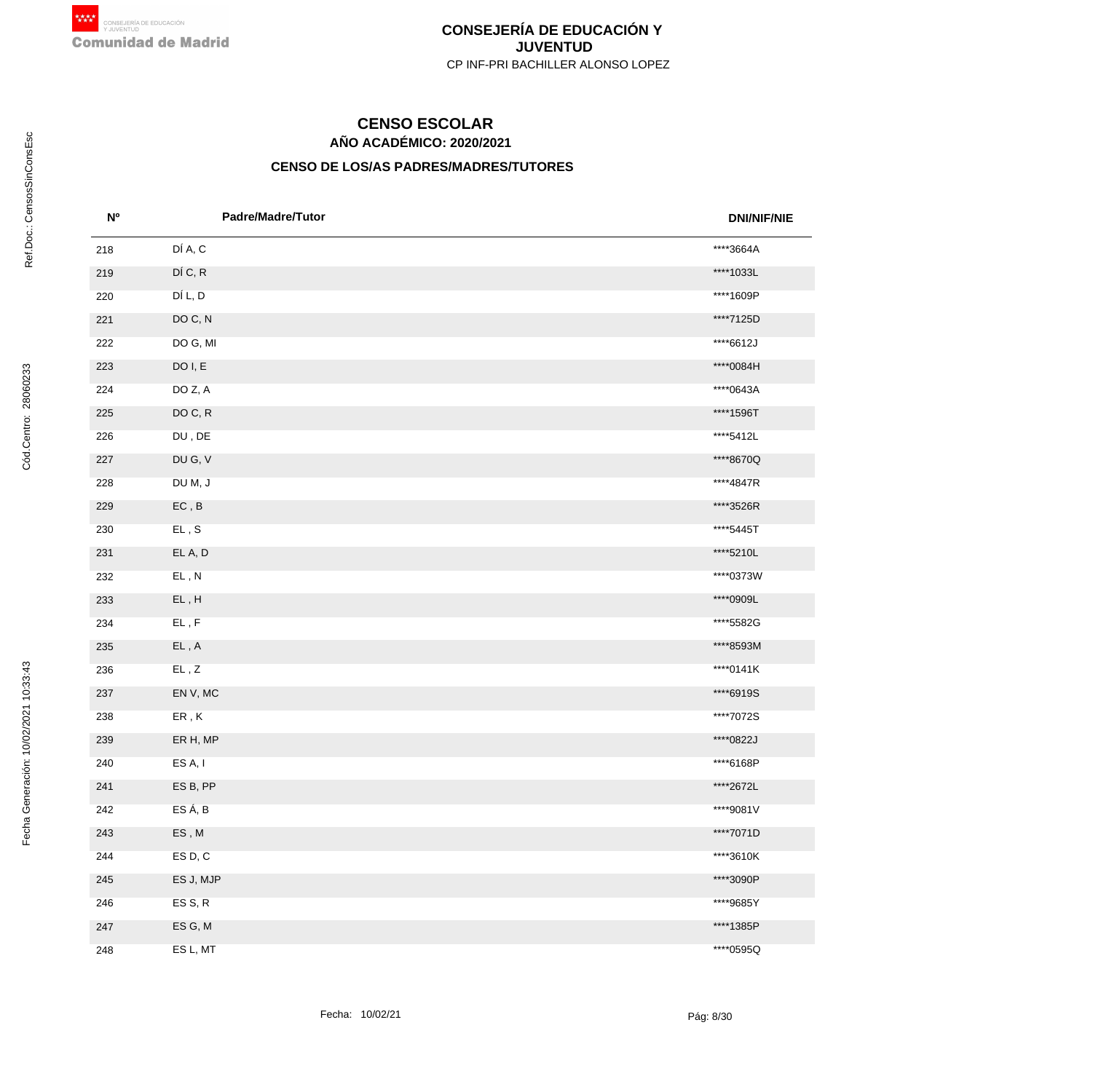# **AÑO ACADÉMICO: 2020/2021 CENSO ESCOLAR**

| N <sup>o</sup> | <b>Padre/Madre/Tutor</b>     | <b>DNI/NIF/NIE</b> |
|----------------|------------------------------|--------------------|
| 249            | ESL, J                       | ****1496Q          |
| 250            | EXV, C                       | ****3815W          |
| 251            | FAR, R                       | ****7983C          |
| 252            | FA A, M                      | ****3704E          |
| 253            | FAM, FJ                      | ****3250J          |
| 254            | ${\sf FA}$ , ${\sf E}$       | ****3744M          |
| 255            | FE C, A                      | ****1564G          |
| 256            | FE G, R                      | ****6384T          |
| 257            | FE P, A                      | ****0763P          |
| 258            | FÉ C, JL                     | ****1053G          |
| 259            | FÉ M, N                      | ****2039Y          |
| 260            | FED, L                       | ****3835M          |
| 261            | $\mathsf{FE}$ , $\mathsf{S}$ | ****9884S          |
| 262            | FE Á, FJ                     | ****6535D          |
| 263            | FE A, ÁA                     | ****2142Y          |
| 264            | FE B, M                      | ****05841          |
| 265            | FE C, A                      | ****8276X          |
| 266            | FED, P                       | ****9712S          |
| 267            | FE D, M                      | ****2417L          |
| 268            | FE F, L                      | ****0254L          |
| 269            | FE G, OC                     | ****2525G          |
| 270            | FE G, E                      | ****4211R          |
| 271            | FE G, F                      | ****4146M          |
| 272            | FE G, MM                     | ****3327S          |
| 273            | FE M, C                      | ****7125C          |
| 274            | FE M, MM                     | ****4878X          |
| 275            | FE M, MD                     | ****2248C          |
| 276            | FE M, C                      | ****3916X          |
| 277            | FE M, M                      | ****9335J          |
| 278            | FE M, M                      | ****2193B          |
| 279            | FE M, D                      | ****2411T          |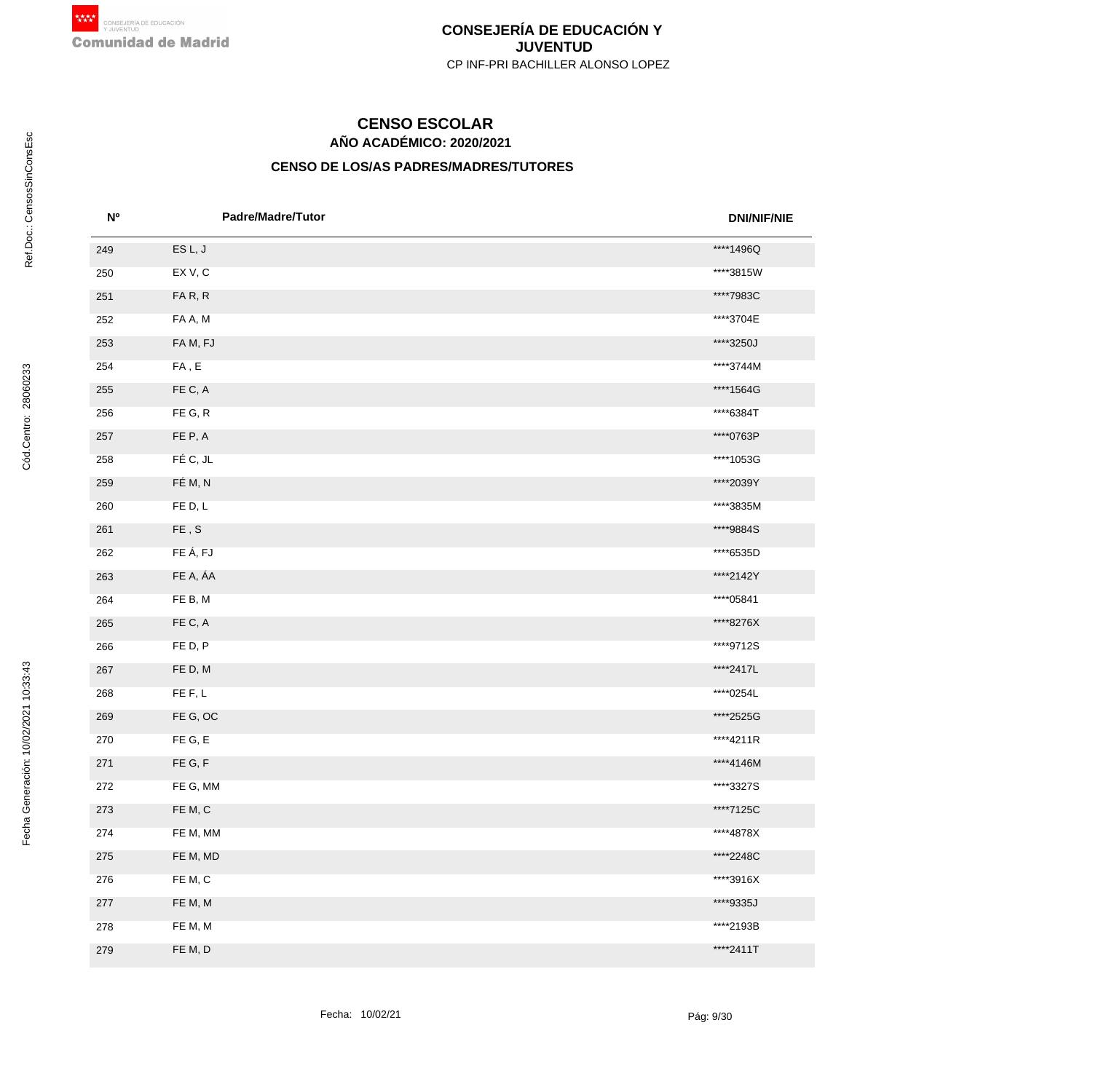# **AÑO ACADÉMICO: 2020/2021 CENSO ESCOLAR**

| N <sup>o</sup> | <b>Padre/Madre/Tutor</b> | <b>DNI/NIF/NIE</b> |
|----------------|--------------------------|--------------------|
| 280            | FE M, F                  | ****2153G          |
| 281            | FEN, S                   | ****9687P          |
| 282            | FE O, O                  | ****1246T          |
| 283            | FE R, M                  | ****5559S          |
| 284            | FE R, A                  | ****6896S          |
| 285            | FE R, I                  | ****5041D          |
| 286            | FE R, JL                 | ****9472E          |
| 287            | FE S, N                  | ****3452R          |
| 288            | FE S, MA                 | ****1357A          |
| 289            | FE S, C                  | ****2068A          |
| 290            | FE T, JC                 | ****6387A          |
| 291            | FEN, A                   | ****0100H          |
| 292            | FLC, D                   | ****6708Z          |
| 293            | FOG, S                   | ****7730Z          |
| 294            | FO <sub>S</sub> , L      | ****3024F          |
| 295            | ${\sf FR}$ , ${\sf JM}$  | ****4609B          |
| 296            | FR B, P                  | ****9787L          |
| 297            | FR C, MÁ                 | ****3378Z          |
| 298            | FR M, R                  | ****9938Y          |
| 299            | FR M, F                  | ****9627D          |
| 300            | FUH, R                   | ****0544G          |
| 301            | FUR, F                   | ****7555S          |
| 302            | FUR, D                   | ****1812Q          |
| 303            | FUC, S                   | ****1971F          |
| 304            | GAD, M                   | ****6230B          |
| 305            | GAR, JM                  | ****6500V          |
| 306            | GAM, R                   | ****2792C          |
| 307            | GAM, L                   | ****1825P          |
| 308            | GAH, FM                  | ****9374V          |
| 309            | GAD, E                   | ****2963V          |
| 310            | GA, J                    | ****9270M          |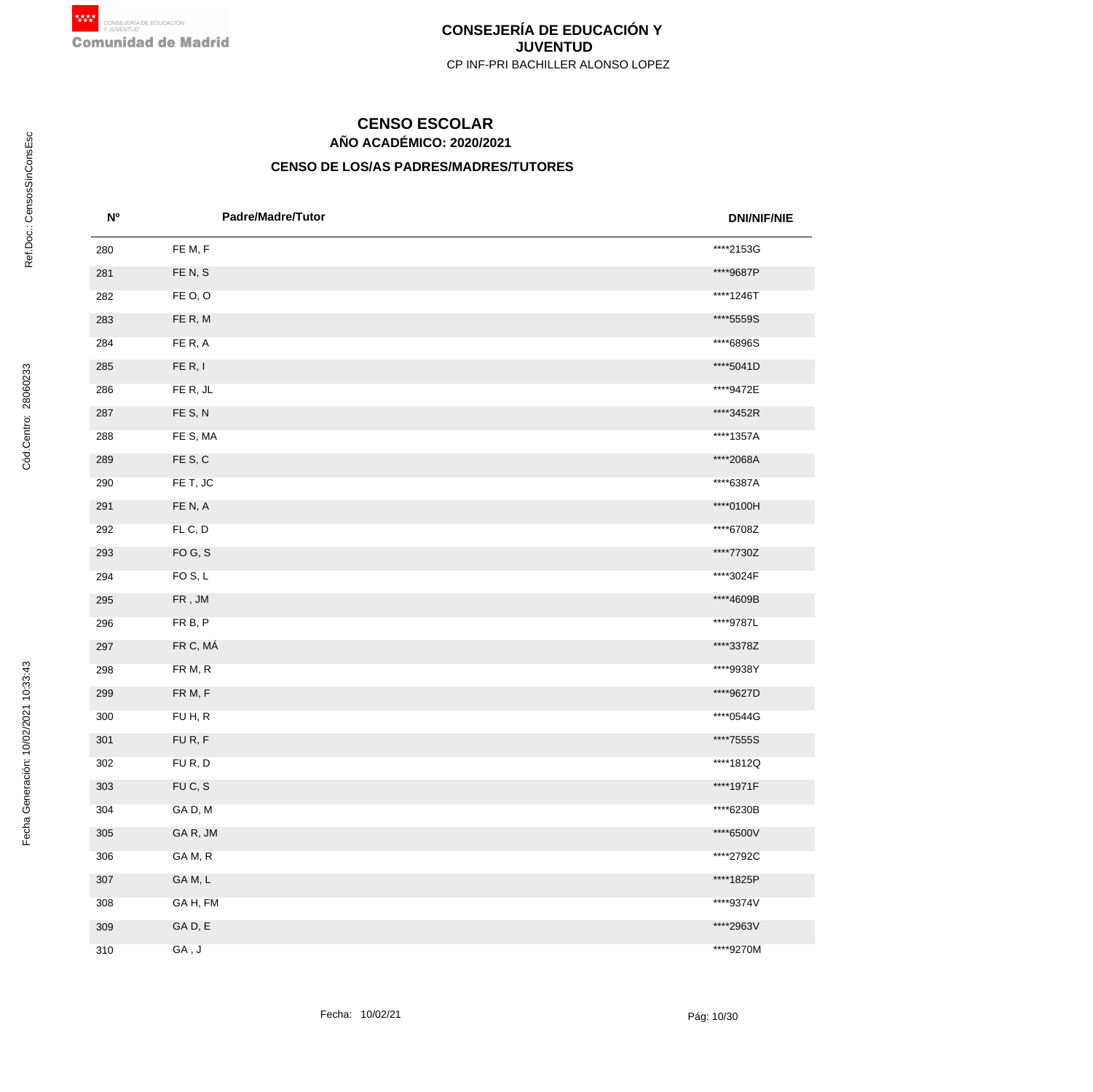# **AÑO ACADÉMICO: 2020/2021 CENSO ESCOLAR**

| <b>No</b> | Padre/Madre/Tutor | <b>DNI/NIF/NIE</b> |
|-----------|-------------------|--------------------|
| 311       | GAM, J            | ****0110A          |
| 312       | GAD, E            | ****4826X          |
| 313       | GAT, S            | ****2177B          |
| 314       | GA A, CE          | ****0231K          |
| 315       | GAÁ, D            | ****8007D          |
| 316       | GA A, A           | ****7148N          |
| 317       | GA Á, JL          | ****5780Y          |
| 318       | GAB, B            | ****9282Y          |
| 319       | GAB, G            | ****1084V          |
| 320       | GAC, J            | ****1145T          |
| 321       | GAR, MT           | ****4623E          |
| 322       | GA C, MÁ          | ****2487T          |
| 323       | GAD, M            | ****9875A          |
| 324       | GAF, E            | ****8345W          |
| 325       | GAG, D            | ****4089D          |
| 326       | GA G, V           | ****8187H          |
| 327       | GAG, V            | ****3940X          |
| 328       | GA G, MP          | ****6025K          |
| 329       | GAG, S            | ****6221W          |
| 330       | GAG, P            | ****9321M          |
| 331       | GAH, D            | ****8621T          |
| 332       | GA I, Y           | ****0745H          |
| 333       | GAM, O            | ****7797T          |
| 334       | GAM, JM           | ****1322X          |
| 335       | GAM, M            | ****1524M          |
| 336       | GA P, MI          | ****9472N          |
| 337       | GAP, L            | ****0374C          |
| 338       | GAR, S            | ****3752E          |
| 339       | GAR, R            | ****9859L          |
| 340       | GAR, JF           | ****1294W          |
| 341       | GAR, OC           | ****8647Q          |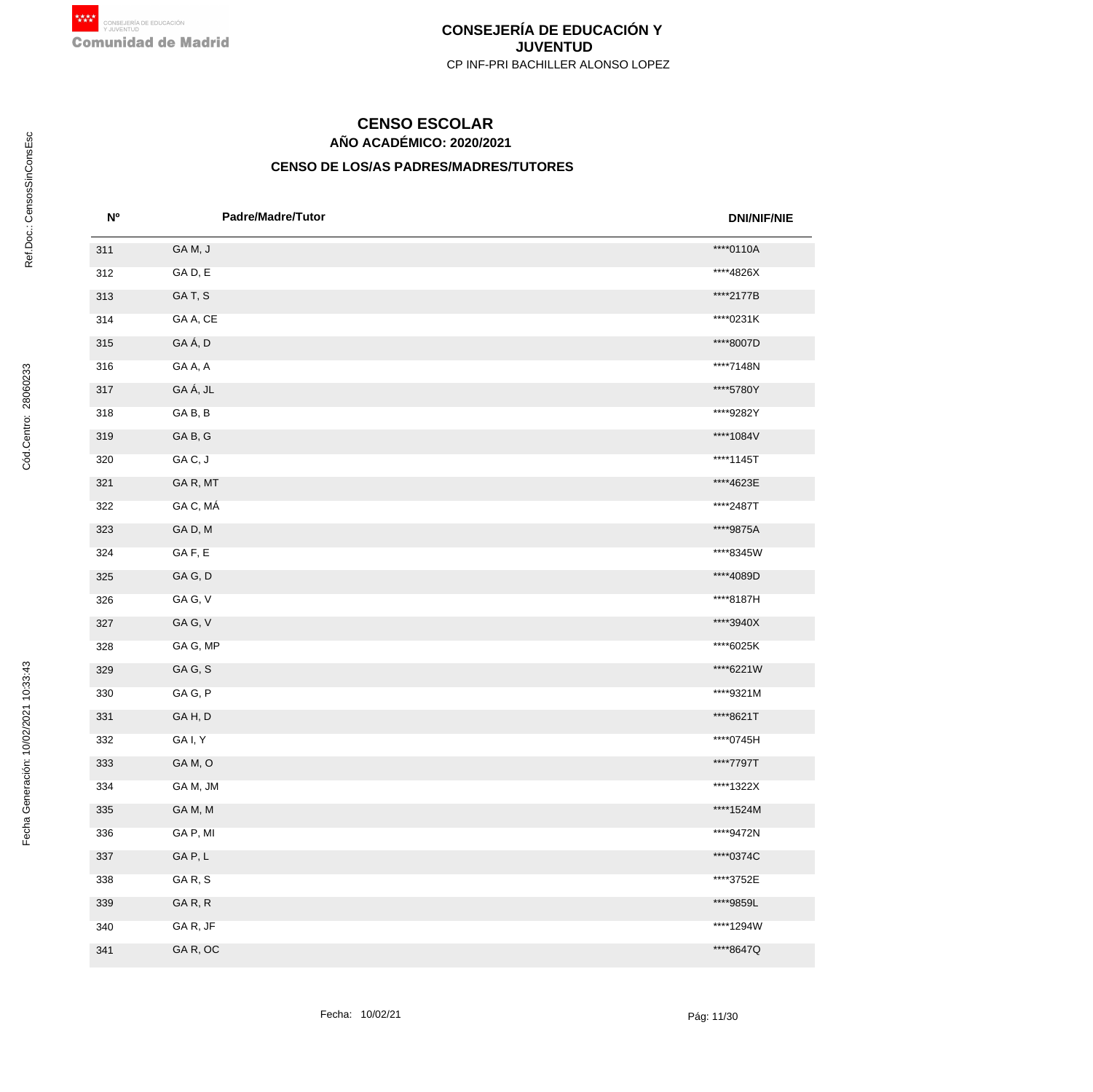# **AÑO ACADÉMICO: 2020/2021 CENSO ESCOLAR**

| N <sup>o</sup> | <b>Padre/Madre/Tutor</b> | <b>DNI/NIF/NIE</b> |
|----------------|--------------------------|--------------------|
| 342            | GAV, A                   | ****2621A          |
| 343            | GAV, I                   | ****6753H          |
| 344            | GAS, JL                  | ****2447P          |
| 345            | GAS, S                   | ****4903W          |
| 346            | GA A, AM                 | ****9197M          |
| 347            | GA I, R                  | ****7093Y          |
| 348            | GAM, CY                  | ****96853          |
| 349            | GES, P                   | ****4534W          |
| 350            | GIC, O                   | ****3358Z          |
| 351            | GIE, M                   | ****6499N          |
| 352            | GIG, M                   | ****7977T          |
| 353            | GIÀ, J                   | ****2635K          |
| 354            | GI M, L                  | ****6895G          |
| 355            | GO M, JM                 | ****7209F          |
| 356            | GÓ A, D                  | ****3121W          |
| 357            | GÓ B, R                  | ****4884X          |
| 358            | GÓ C, JN                 | ****5262V          |
| 359            | GÓ D, A                  | ****2208C          |
| 360            | GÓ E, M                  | ****7428Y          |
| 361            | GÓ G, I                  | ****9716C          |
| 362            | GÓ G, C                  | ****9087X          |
| 363            | GÓ G, MC                 | ****7073P          |
| 364            | GÓ G, M                  | ****7072F          |
| 365            | GÓ G, S                  | ****8650X          |
| 366            | GÓ L, VM                 | ****3127K          |
| 367            | GÓ M, M                  | ****5711W          |
| 368            | GÓ M, S                  | ****4193M          |
| 369            | GÓR, T                   | ****4366T          |
| 370            | GO, J                    | ****1856W          |
| 371            | $GO, N$                  | ****6889Q          |
| 372            | GO B, S                  | ****2065Z          |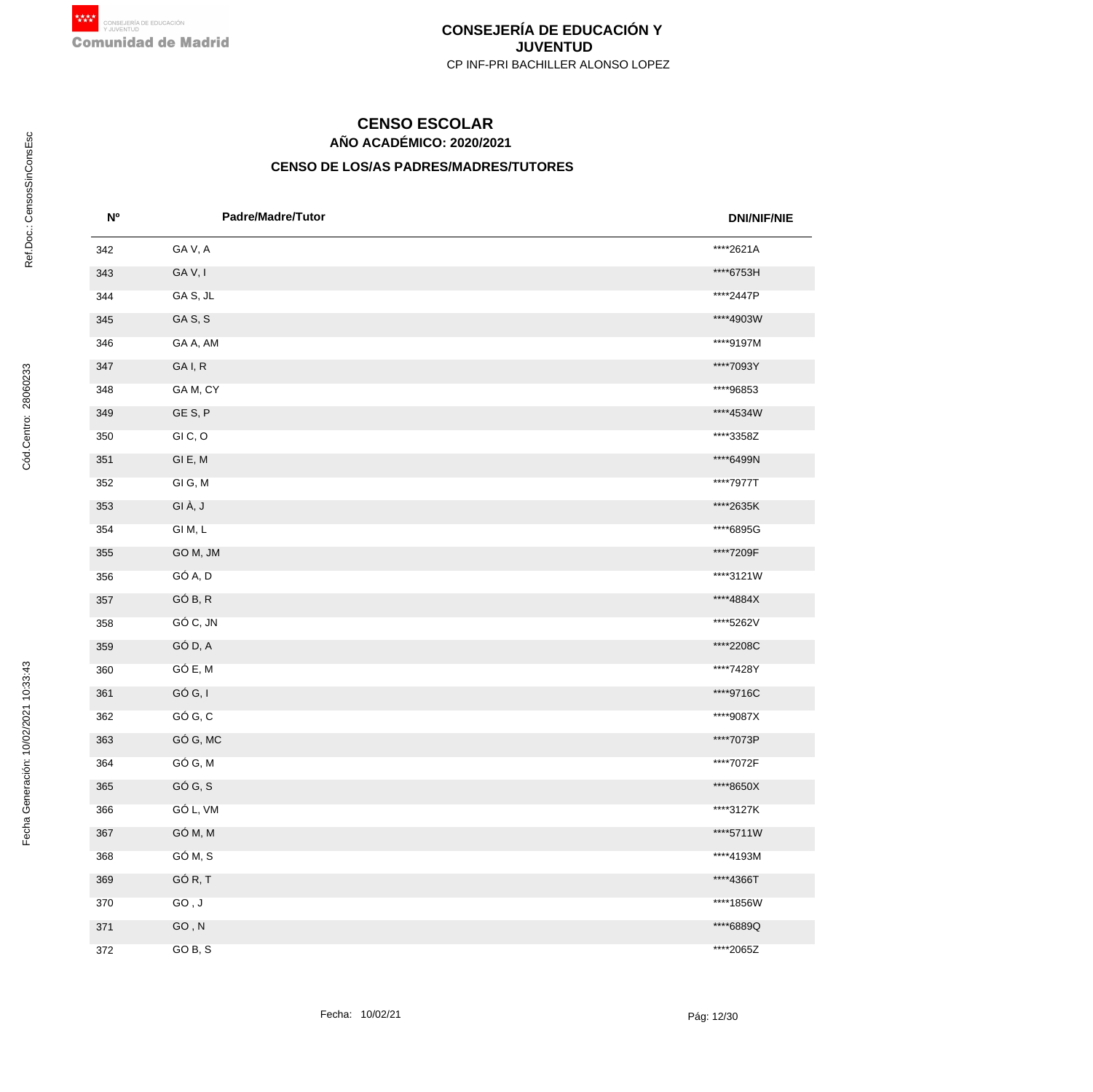# **AÑO ACADÉMICO: 2020/2021 CENSO ESCOLAR**

| <b>N°</b> | <b>Padre/Madre/Tutor</b> | <b>DNI/NIF/NIE</b> |
|-----------|--------------------------|--------------------|
| 373       | GO C, MB                 | ****0382A          |
| 374       | GO D, C                  | ****3594C          |
| 375       | GO D, I                  | ****4271Y          |
| 376       | GO G, Y                  | ****9144V          |
| 377       | GO G, MI                 | ****1461X          |
| 378       | GO G, I                  | ****1053Q          |
| 379       | GOG, M                   | ****0767F          |
| 380       | GO L, MJ                 | ****3880Z          |
| 381       | GO M, M                  | ****7957B          |
| 382       | GO M, V                  | ****3872F          |
| 383       | GOR, E                   | ****0805L          |
| 384       | GOR, S                   | ****4760A          |
| 385       | GO R, MÁ                 | ****1909H          |
| 386       | GOV, J                   | ****6598W          |
| 387       | GOV, M                   | ****4612B          |
| 388       | GO F, A                  | ****9070N          |
| 389       | GO A, S                  | ****6115R          |
| 390       | GR G, G                  | ****3854S          |
| 391       | GRF, E                   | ****1135L          |
| 392       | GU H, JA                 | ****8848F          |
| 393       | GU T, AM                 | ****8492K          |
| 394       | GU O, MG                 | ****0699T          |
| 395       | GU U, N                  | ****4635P          |
| 396       | GU G, MC                 | ****6098T          |
| 397       | GU G, S                  | ****6729Z          |
| 398       | GU L, JA                 | ****3912K          |
| 399       | GU M, MC                 | ****7552G          |
| 400       | GUR, S                   | ****6416K          |
| 401       | HA S, IK                 | ****1147H          |
| 402       | ${\sf HE}$ , ${\sf H}$   | ****889T           |
| 403       | HE A, IA                 | ****376            |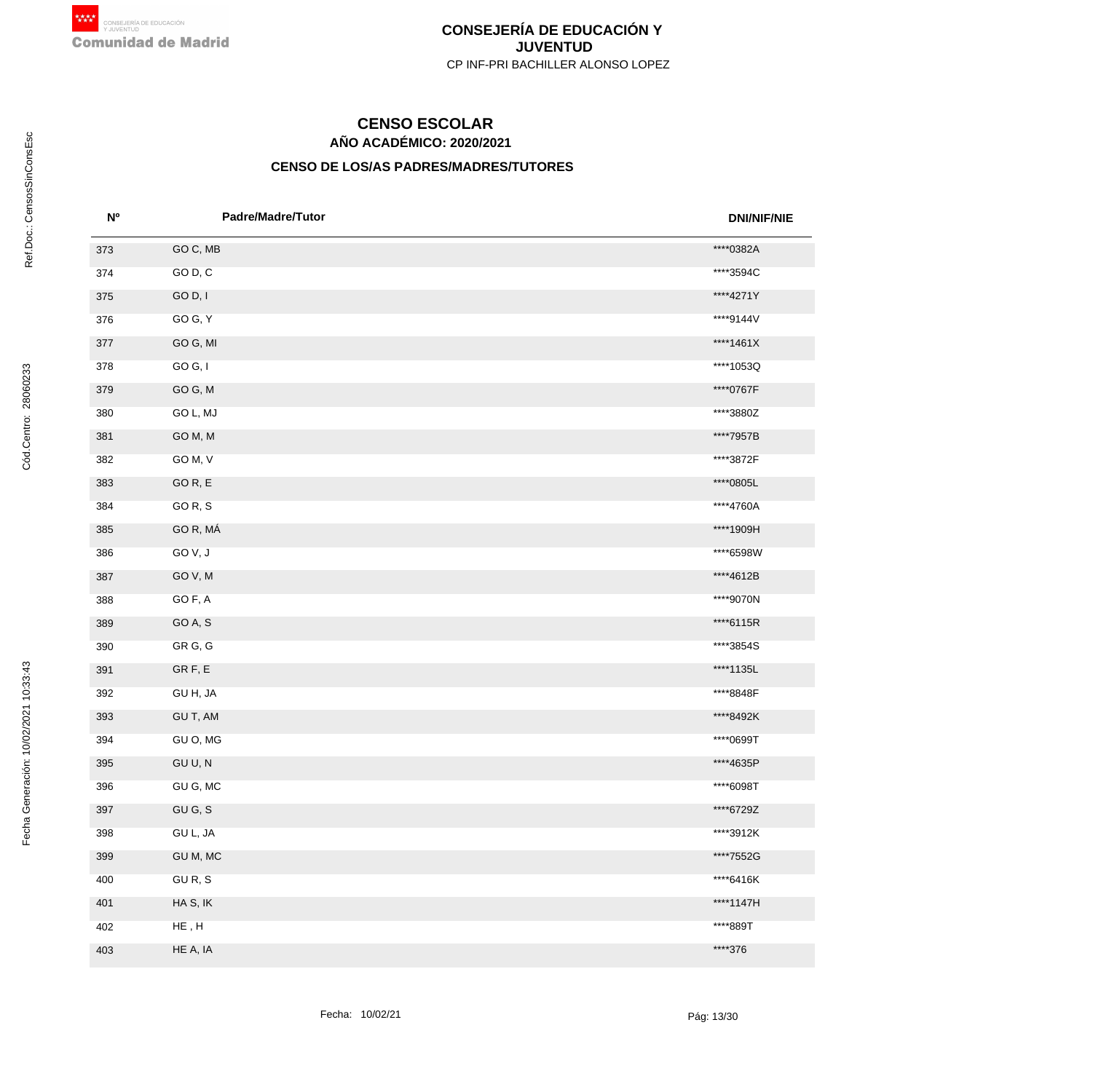# **AÑO ACADÉMICO: 2020/2021 CENSO ESCOLAR**

| <b>No</b> | <b>Padre/Madre/Tutor</b>     | <b>DNI/NIF/NIE</b> |
|-----------|------------------------------|--------------------|
| 404       | HE D, MJ                     | ****1458F          |
| 405       | HEV, R                       | ****3847C          |
| 406       | HE C, S                      | ****8124R          |
| 407       | HE F, D                      | ****6034V          |
| 408       | HE J, AM                     | ****6916C          |
| 409       | HES, J                       | ****6254Z          |
| 410       | HE G, S                      | ****3633C          |
| 411       | HE M, F                      | ****0116S          |
| 412       | HE G, JC                     | ****7447N          |
| 413       | HE D, C                      | ****1596P          |
| 414       | HER, J                       | ****2981Z          |
| 415       | HE S, I                      | ****1547R          |
| 416       | HID, F                       | ****2833W          |
| 417       | HI M, JM                     | ****7981L          |
| 418       | HI M, JC                     | ****0349T          |
| 419       | HI G, I                      | ****0279Y          |
| 420       | HOC, D                       | ****9000X          |
| 421       | ${\sf HO}$ , ${\sf L}$       | ****3268M          |
| 422       | HOG, IM                      | ****6326M          |
| 423       | IG E, M                      | ****3425G          |
| 424       | IG P, JA                     | ****8360S          |
| 425       | $\mathsf{IO}$ , $\mathsf{C}$ | ****7070C          |
| 426       | ISV, E                       | ****6501V          |
| 427       | IZ B, A                      | ****6832S          |
| 428       | JA M, HJ                     | ****7347J          |
| 429       | JI A, CM                     | ****90677          |
| 430       | JIG, N                       | ****1556B          |
| 431       | JI M, JJ                     | ****0105E          |
| 432       | JI M, FJ                     | ****5351H          |
| 433       | JI $M, LL$                   | ****9821           |
| 434       | JI R, D                      | ****1876D          |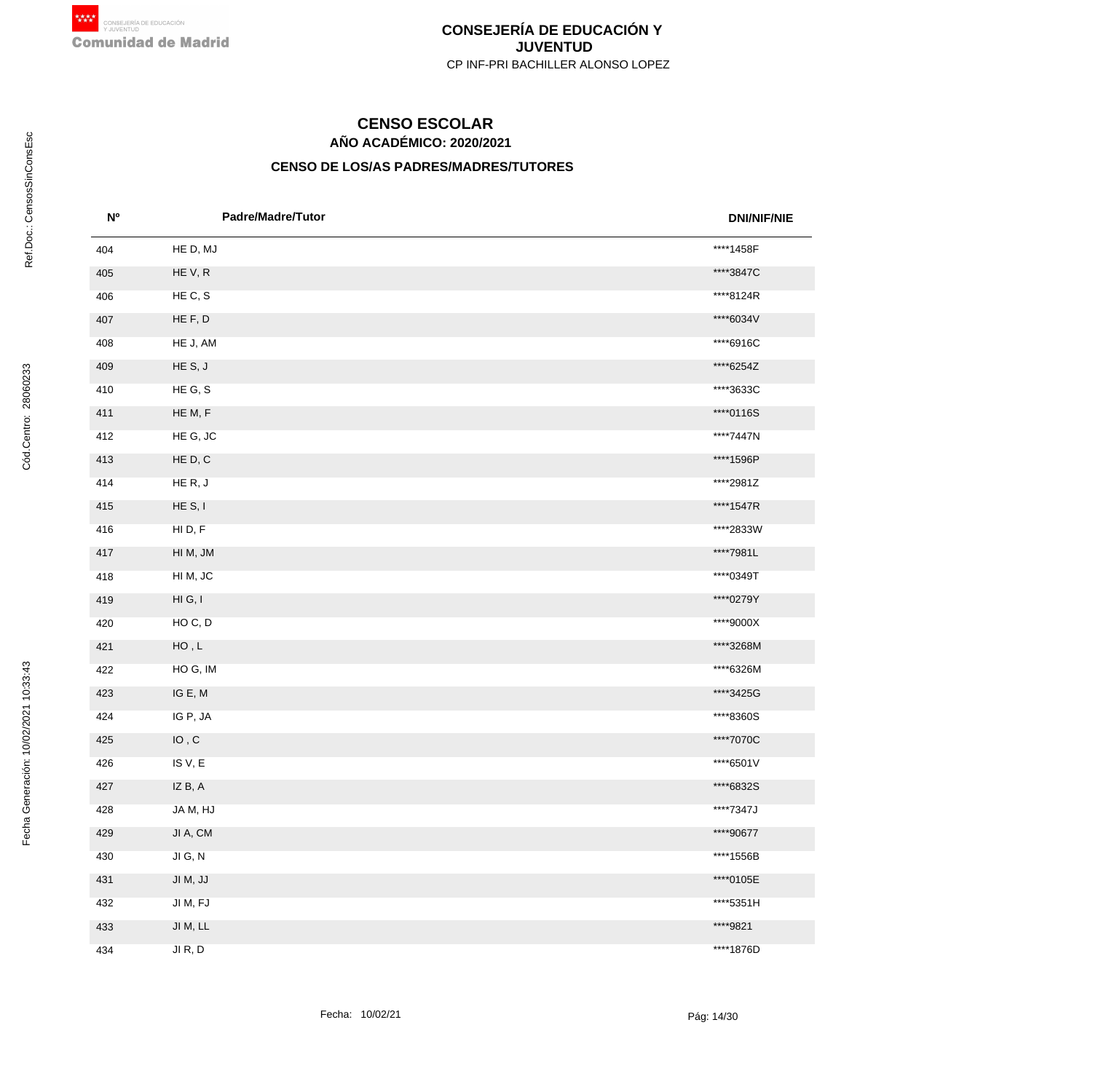# **AÑO ACADÉMICO: 2020/2021 CENSO ESCOLAR**

| N <sup>o</sup> | <b>Padre/Madre/Tutor</b>                   | <b>DNI/NIF/NIE</b> |
|----------------|--------------------------------------------|--------------------|
| 435            | JIV, T                                     | ****5246F          |
| 436            | JI V, B                                    | ****3036Z          |
| 437            | JI L, PE                                   | ****2582Z          |
| 438            | JM T, F                                    | ****4688G          |
| 439            | JU P, A                                    | ****9049T          |
| 440            | KA, S                                      | ****4917G          |
| 441            | KA, C                                      | ****8311H          |
| 442            | KIM, I                                     | ****9991S          |
| 443            | $\mathsf{KY}\xspace$ , $\mathsf{A}\xspace$ | ****0795T          |
| 444            | LA J, M                                    | ****8618Y          |
| 445            | $\mathsf{LA}\xspace$ , $\mathsf{I}\xspace$ | ****9406P          |
| 446            | LAB, T                                     | ****2792T          |
| 447            | $\mathsf{LA}\xspace$ , $\mathsf{A}\xspace$ | ****8813D          |
| 448            | LA B, M                                    | ****5458V          |
| 449            | ${\sf LA}$ , ${\sf D}$                     | ****1934M          |
| 450            | LA G, A                                    | ****5913Y          |
| 451            | $\mathsf{LA} \: \mathsf{G}, \, \mathsf{C}$ | ****8030Y          |
| 452            | LA O, T                                    | ****3541Y          |
| 453            | $\mathsf{LA}\, \mathsf{E},\, \mathsf{F}$   | ****5718K          |
| 454            | LÁ L, E                                    | ****5094F          |
| 455            | LE G, JJ                                   | ****7254F          |
| 456            | $\mathsf{LE}\xspace$ , $\mathsf{S}\xspace$ | ****2633X          |
| 457            | LE Z, M                                    | ****9036Y          |
| 458            | LE M, B                                    | ****0659F          |
| 459            | LI G, AS                                   | ****5552L          |
| 460            | LL A, MD                                   | ****6850S          |
| 461            | LÓ, C                                      | ****0321K          |
| 462            | LÓ, J                                      | ****8047P          |
| 463            | LÓ A, R                                    | ****525Y           |
| 464            | LÓ B, JL                                   | ****8688B          |
| 465            | LÓ B, MÁ                                   | ****3481E          |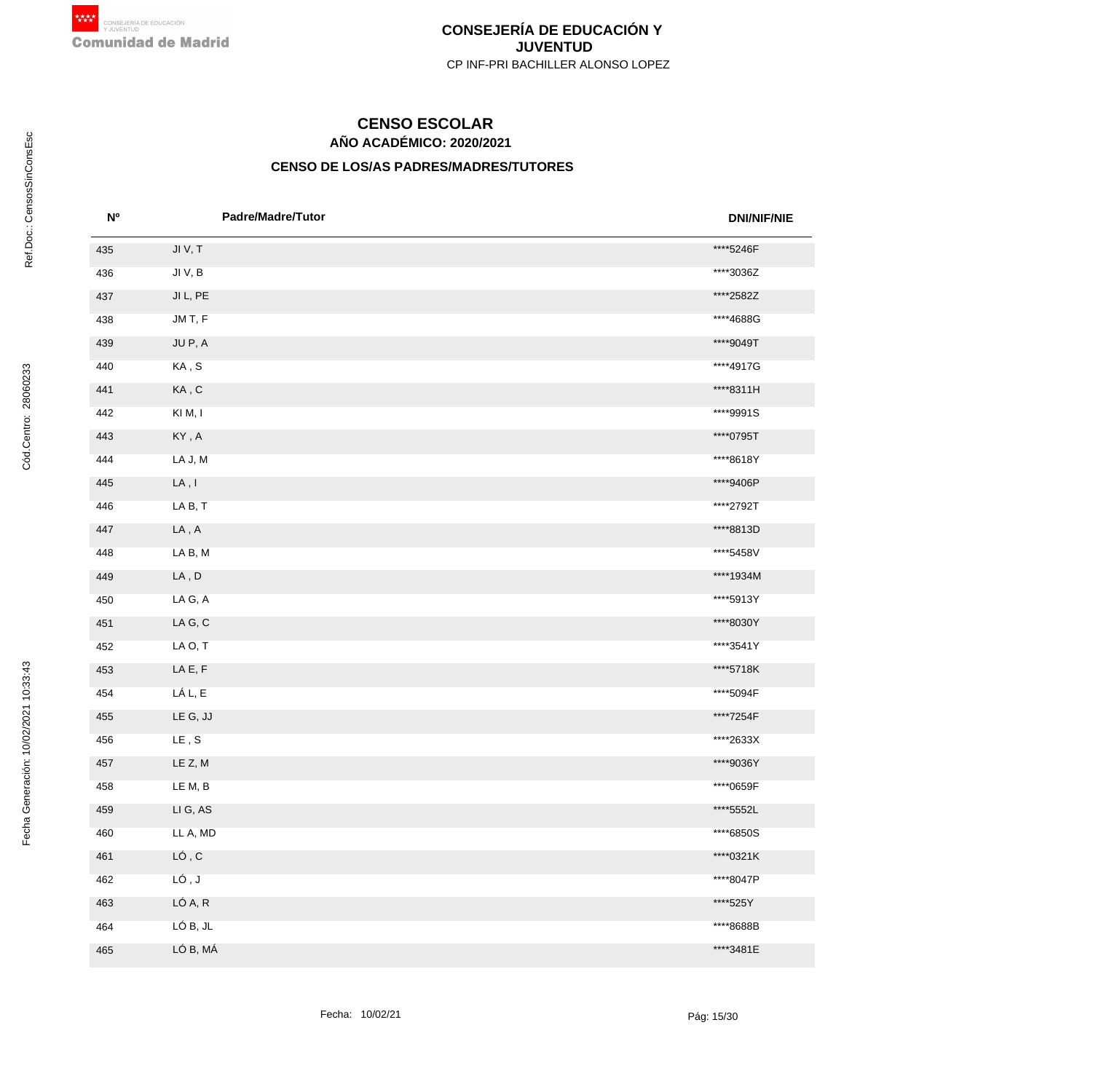# **AÑO ACADÉMICO: 2020/2021 CENSO ESCOLAR**

| <b>N°</b> | <b>Padre/Madre/Tutor</b> | <b>DNI/NIF/NIE</b> |
|-----------|--------------------------|--------------------|
| 466       | LÓ C, A                  | ****4543P          |
| 467       | LÓ C, JM                 | ****2217M          |
| 468       | LÓ D, O                  | ****8139Q          |
| 469       | LÓ D, C                  | ****6693L          |
| 470       | LÓ E, B                  | ****2321C          |
| 471       | LÓ F, Á                  | ****3723X          |
| 472       | LÓ M, MA                 | ****4691N          |
| 473       | LÓ M, M                  | ****5934G          |
| 474       | LÓ M, R                  | ****3308S          |
| 475       | LÓ N, S                  | ****3026B          |
| 476       | LÓ Ó, R                  | ****7593F          |
| 477       | LÓ P, PL                 | ****2165N          |
| 478       | LÓ S, CM                 | ****5254G          |
| 479       | LÓ S, M                  | ****9166F          |
| 480       | LÓ V, R                  | ****1952T          |
| 481       | LOP, R                   | ****3296V          |
| 482       | LO G, R                  | ****0835S          |
| 483       | LO F, A                  | ****0966F          |
| 484       | LO L, S                  | ****5041N          |
| 485       | LU B, JA                 | ****5701L          |
| 486       | LUM, C                   | ****9288H          |
| 487       | LU P, C                  | ****8755R          |
| 488       | LU G, N                  | ****0275J          |
| 489       | LUV, C                   | ****2158J          |
| 490       | MA M, RO                 | ****8596X          |
| 491       | MA P, MC                 | ****206X           |
| 492       | MAH, A                   | ****0929H          |
| 493       | MAR, I                   | ****4741V          |
| 494       | MAR, JL                  | ****4037Y          |
| 495       | MAG, B                   | ****439J           |
| 496       | MAB, O                   | ****6570S          |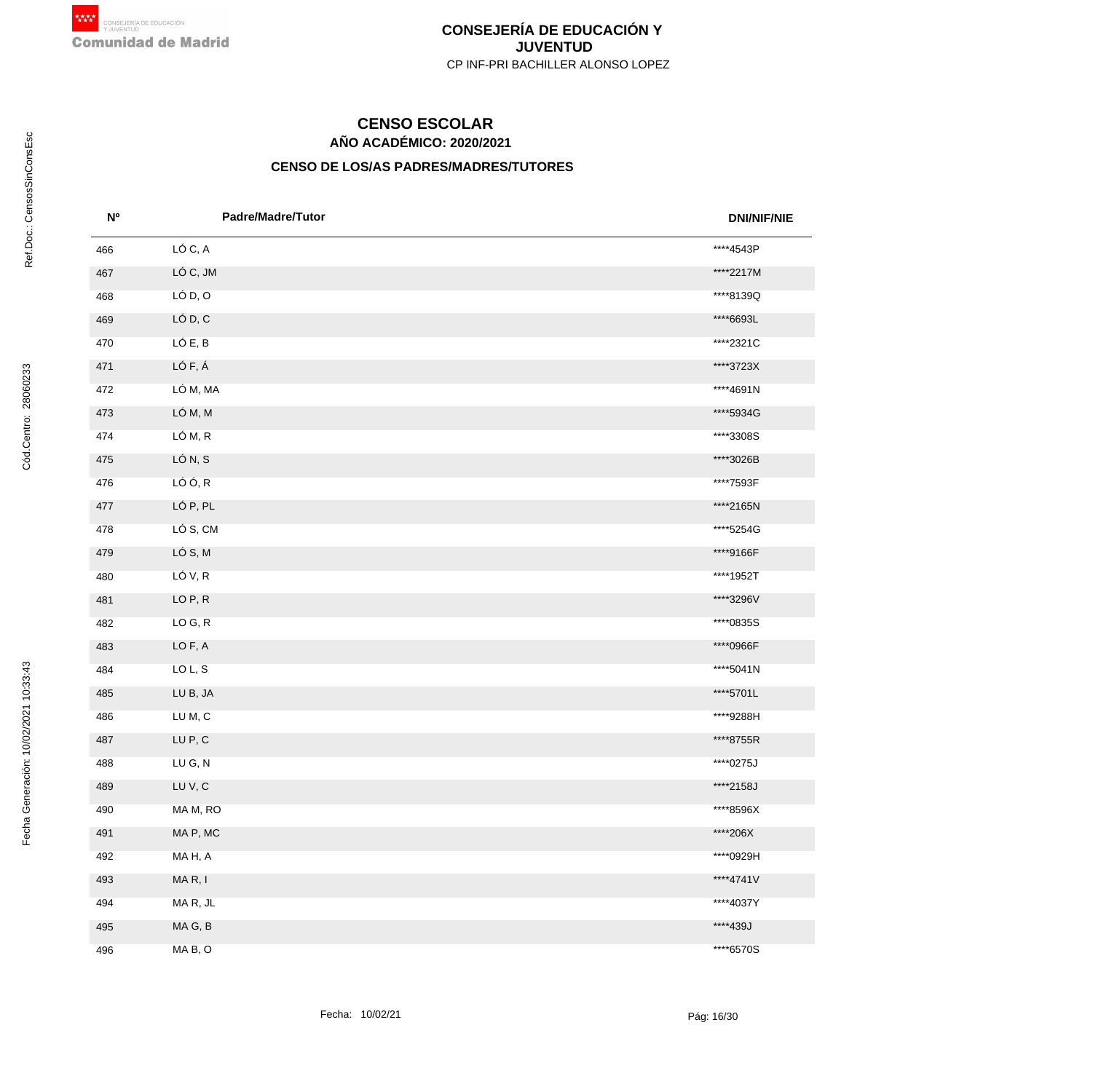# **AÑO ACADÉMICO: 2020/2021 CENSO ESCOLAR**

| N <sub>0</sub> | Padre/Madre/Tutor  | <b>DNI/NIF/NIE</b> |
|----------------|--------------------|--------------------|
| 497            | MAB, V             | ****6819L          |
| 498            | MA G, A            | ****0032M          |
| 499            | MAM, J             | ****6843P          |
| 500            | MAS, D             | ****7796W          |
| 501            | MÁ D, MC           | ****3183R          |
| 502            | MÁ G, S            | ****0014H          |
| 503            | $\sf MA$ , $\sf J$ | ****2596H          |
| 504            | MAB, A             | ****9268A          |
| 505            | MAB, S             | ****6439S          |
| 506            | MAB, M             | ****3561H          |
| 507            | MA C, AM           | ****1076K          |
| 508            | MAC, S             | ****5696B          |
| 509            | MAC, A             | ****6934X          |
| 510            | MAF, J             | ****4354Y          |
| 511            | MAF, D             | ****6474F          |
| 512            | MA G, JM           | ****9963F          |
| 513            | MAG, P             | ****9962Y          |
| 514            | MAG, R             | ****8291L          |
| 515            | MAG, N             | ****6460T          |
| 516            | MAH, H             | ****4805V          |
| 517            | MAK, SA            | ****1523G          |
| 518            | MA L, M            | ****1505H          |
| 519            | MAM, S             | ****3748W          |
| 520            | MAP, A             | ****8651Y          |
| 521            | MA P, AB           | ****8812M          |
| 522            | MAS, B             | ****0467A          |
| 523            | MA S, A            | ****5479R          |
| 524            | MA S, G            | ****9417L          |
| 525            | MAT, I             | ****7916N          |
| 526            | MA V, N            | ****9834Q          |
| 527            | MA V, FJ           | ****2795S          |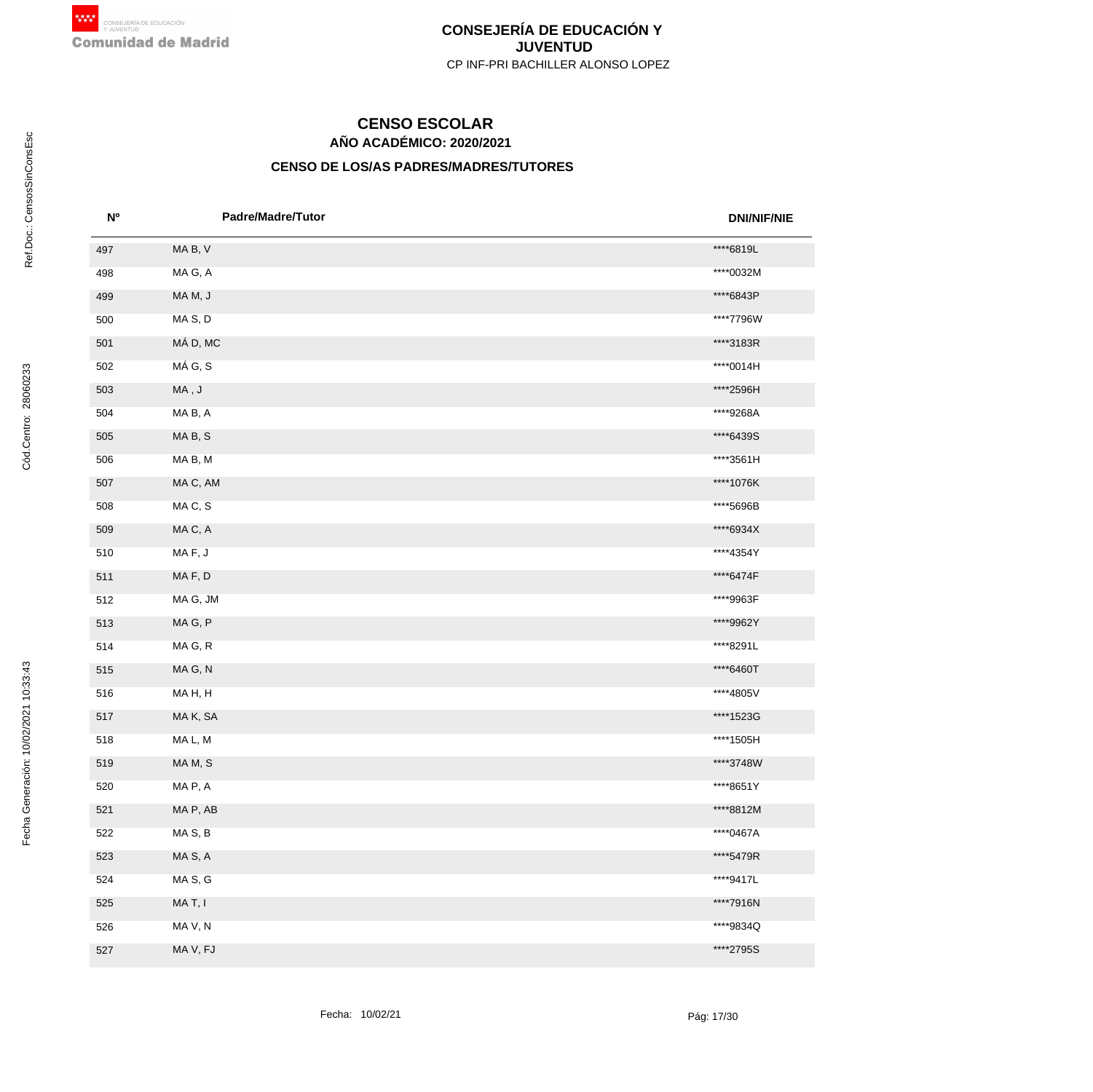# **AÑO ACADÉMICO: 2020/2021 CENSO ESCOLAR**

| <b>N°</b> | <b>Padre/Madre/Tutor</b> | <b>DNI/NIF/NIE</b> |
|-----------|--------------------------|--------------------|
| 528       | MA A, PI                 | ****9177Y          |
| 529       | MAC, J                   | ****7676C          |
| 530       | MAD, V                   | ****0377M          |
| 531       | MAD, J                   | ****7063G          |
| 532       | MAD, M                   | ****4995W          |
| 533       | MAF, E                   | ****0450V          |
| 534       | MA G, R                  | ****665            |
| 535       | MA G, LM                 | ****6469W          |
| 536       | MA L, J                  | ****0113Y          |
| 537       | MA M, CA                 | ****0283A          |
| 538       | MA M, ER                 | ****8663S          |
| 539       | MA M, G                  | ****2205L          |
| 540       | MA M, MÁ                 | ****0910M          |
| 541       | MAM, E                   | ****4306R          |
| 542       | MA O, D                  | ****0326G          |
| 543       | MA I, W                  | ****6187P          |
| 544       | MA T, MJ                 | ****5412W          |
| 545       | MAG, R                   | ****9193N          |
| 546       | MA T, AI                 | ****6377M          |
| 547       | MAÁ, S                   | ****8358M          |
| 548       | MAD, A                   | ****2607V          |
| 549       | MAM, C                   | ****0731K          |
| 550       | MAR, JR                  | ****5113Y          |
| 551       | MAS, R                   | ****7792X          |
| 552       | MAS, M                   | ****4555C          |
| 553       | MAR, L                   | ****5960Y          |
| 554       | MA P, JÁ                 | ****1620Z          |
| 555       | MAP, P                   | ****0311B          |
| 556       | ME G, R                  | ****3474E          |
| 557       | ME N, G                  | ****5526F          |
| 558       | ME M, C                  | ****4321L          |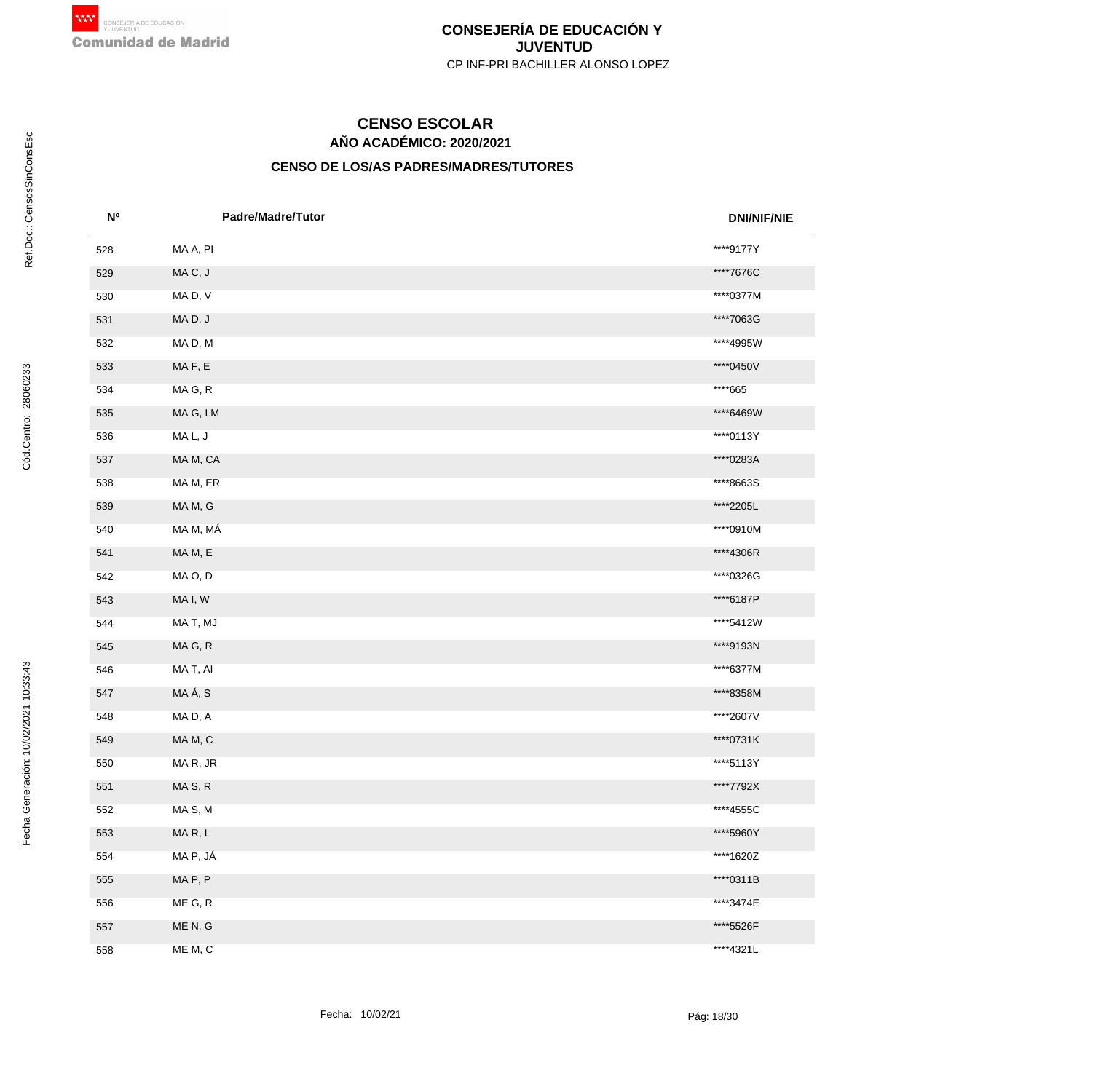# **AÑO ACADÉMICO: 2020/2021 CENSO ESCOLAR**

| <b>N°</b> | <b>Padre/Madre/Tutor</b>      | <b>DNI/NIF/NIE</b> |
|-----------|-------------------------------|--------------------|
| 559       | ME G, M                       | ****0639Z          |
| 560       | MÉ B, E                       | ****4796X          |
| 561       | MÉ G, R                       | ****4632M          |
| 562       | MÉ G, A                       | ****4615G          |
| 563       | MÉ S, AC                      | ****7522C          |
| 564       | MÉS, F                        | ****7523K          |
| 565       | $ME$ , $M$                    | ****3386R          |
| 566       | ME C, MP                      | ****3567K          |
| 567       | ME R, EM                      | ****4090S          |
| 568       | ME P, M                       | ****9925X          |
| 569       | ME G, C                       | ****7301Z          |
| 570       | $\sf ME$ , $\sf K$            | ****9436Q          |
| 571       | $\mathsf{MI}$ , $\mathsf{CJ}$ | ****2625P          |
| 572       | MIN, E                        | ****6207R          |
| 573       | $\mathsf{MI}$ , $\mathsf{P}$  | ****5255L          |
| 574       | MO <sub>P</sub> , L           | ****5938G          |
| 575       | $MO$ , $Al$                   | ****0853E          |
| 576       | MOC, S                        | ****7733R          |
| 577       | MO G, R                       | ****0319E          |
| 578       | MOH, JM                       | ****6140W          |
| 579       | MOR, S                        | ****9308H          |
| 580       | MO S, JM                      | ****7150Q          |
| 581       | MO V, Y                       | ****5538F          |
| 582       | MOG, J                        | ****5719Q          |
| 583       | MO M, FJ                      | ****9929C          |
| 584       | $MO$ , $\sf P$                | ****4940G          |
| 585       | MO M, A                       | ****0763T          |
| 586       | MOR, L                        | ****5308F          |
| 587       | MOC, L                        | ****9089P          |
| 588       | MO P, AB                      | ****6272C          |
| 589       | MO R, E                       | ****5900P          |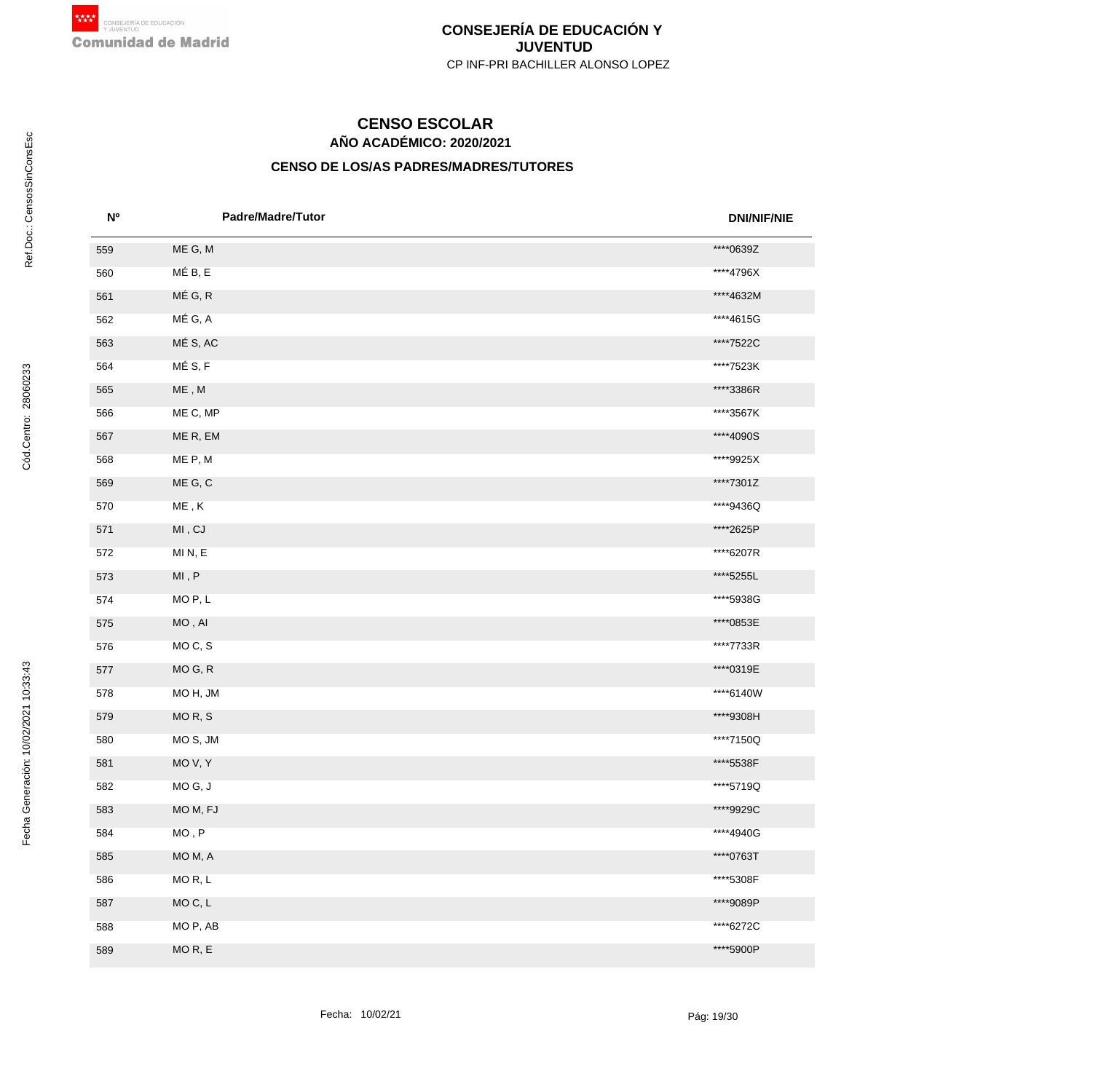# **AÑO ACADÉMICO: 2020/2021 CENSO ESCOLAR**

| <b>N°</b> | <b>Padre/Madre/Tutor</b> | <b>DNI/NIF/NIE</b> |
|-----------|--------------------------|--------------------|
| 590       | MOG, J                   | ****7291J          |
| 591       | MO M, R                  | ****6095E          |
| 592       | MOR, M                   | ****6958Q          |
| 593       | MO <sub>S</sub> , R      | ****7502P          |
| 594       | MO A, A                  | ****0114W          |
| 595       | MO C, V                  | ****1920W          |
| 596       | MO A, M                  | ****1050L          |
| 597       | MOB, J                   | ****8605E          |
| 598       | MO <sub>D</sub> , D      | ****1669T          |
| 599       | MOH, L                   | ****8680W          |
| 600       | MO H, V                  | ****0032K          |
| 601       | MO L, P                  | ****1603Y          |
| 602       | MO M, S                  | ****6934L          |
| 603       | MO M, FJ                 | ****2440Q          |
| 604       | MO M, D                  | ****3163K          |
| 605       | MU A, M                  | ****8714R          |
| 606       | MUB, J                   | ****8883R          |
| 607       | MUD, S                   | ****4299E          |
| 608       | MU G, M                  | ****3178H          |
| 609       | MU M, JM                 | ****3101G          |
| 610       | MU T, A                  | ****2008M          |
| 611       | MU M, F                  | ****9669X          |
| 612       | NAR, A                   | ****2415           |
| 613       | NA G, JD                 | ****44057          |
| 614       | NA P, MÁ                 | ****5813J          |
| 615       | NA G, ML                 | ****3480B          |
| 616       | NAH, F                   | ****3305F          |
| 617       | NAH, J                   | ****3306P          |
| 618       | NA E, N                  | ****9228B          |
| 619       | NIF, P                   | ****273C           |
| 620       | NI T, MR                 | ****6882D          |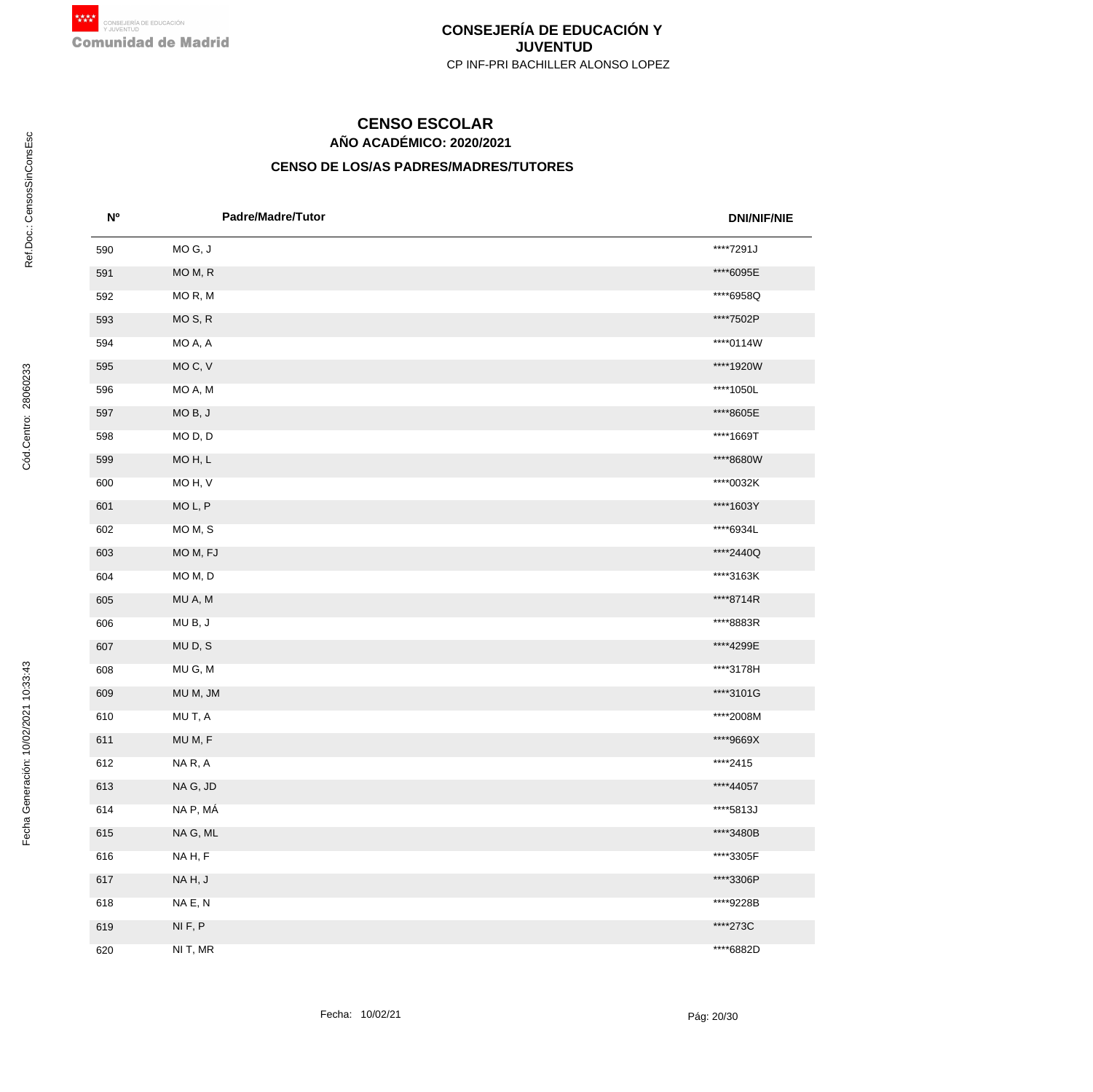# **AÑO ACADÉMICO: 2020/2021 CENSO ESCOLAR**

| <b>No</b> | <b>Padre/Madre/Tutor</b>                   | <b>DNI/NIF/NIE</b> |
|-----------|--------------------------------------------|--------------------|
| 621       | NO A, M                                    | ****9612B          |
| 622       | NO M, G                                    | ****5498K          |
| 623       | NOC, P                                     | ****7967Q          |
| 624       | NÚ A, L                                    | ****3181G          |
| 625       | NÚ A, PA                                   | ****0618B          |
| 626       | NÚ H, MÁ                                   | ****3831D          |
| 627       | OCH, J                                     | ****2179K          |
| 628       | OC V, R                                    | ****9771E          |
| 629       | OJÁ, M                                     | ****3472N          |
| 630       | OLD, B                                     | ****5564R          |
| 631       | OL P, C                                    | ****4058N          |
| 632       | OR H, BT                                   | ****3032X          |
| 633       | OR G, MV                                   | ****3072G          |
| 634       | OR M, I                                    | ****8187A          |
| 635       | $\mathsf{OS}\xspace$ , $\mathsf{F}\xspace$ | ****8119N          |
| 636       | OS G, R                                    | ****0677G          |
| 637       | OT R, AM                                   | ****1982Y          |
| 638       | $\mathsf{OU}$ , $\mathsf{K}$               | ****4270H          |
| 639       | OUR, J                                     | ****7587F          |
| 640       | OV G, Á                                    | ****1384P          |
| 641       | PA, D                                      | ****9495R          |
| 642       | PAS, KM                                    | ****9970X          |
| 643       | PA J, J                                    | ****7389D          |
| 644       | PAC, F                                     | ****9542G          |
| 645       | PAF, J                                     | ****8682R          |
| 646       | PAF, N                                     | ****9582G          |
| 647       | PAG, AM                                    | ****6762H          |
| 648       | PAB, E                                     | ****7831Q          |
| 649       | PAD, E                                     | ****0050N          |
| 650       | PA L, AB                                   | ****3086A          |
| 651       | PAM, P                                     | ****2894S          |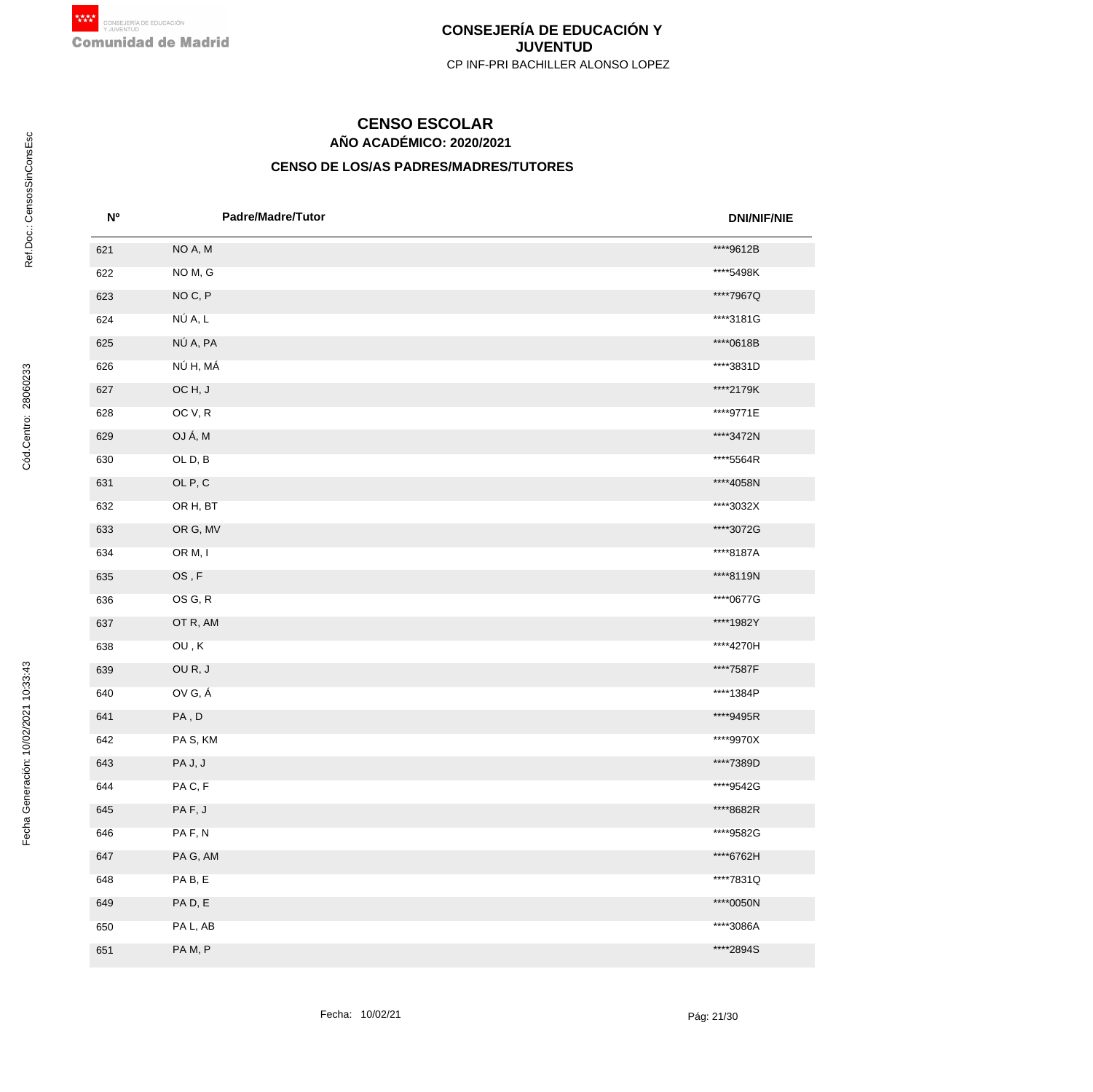# **AÑO ACADÉMICO: 2020/2021 CENSO ESCOLAR**

| <b>N°</b> | <b>Padre/Madre/Tutor</b> | <b>DNI/NIF/NIE</b> |
|-----------|--------------------------|--------------------|
| 652       | PAM, JC                  | ****0729B          |
| 653       | PA L, D                  | ****9293M          |
| 654       | PE S, JR                 | ****4145R          |
| 655       | PE M, J                  | ****3267D          |
| 656       | PE U, MI                 | ****0621G          |
| 657       | PE G, S                  | ****1537M          |
| 658       | PÉ C, T                  | ****2004T          |
| 659       | PÉ C, I                  | ****1157W          |
| 660       | PÉ L, E                  | ****1443P          |
| 661       | PÉF, D                   | ****6534D          |
| 662       | PÉ G, O                  | ****7225F          |
| 663       | PÉ G, R                  | ****6518Y          |
| 664       | PÉ G, PC                 | ****2430Q          |
| 665       | PÉ G, F                  | ****7463F          |
| 666       | PÉ G, R                  | ****9886H          |
| 667       | PÉ I, E                  | ****3372S          |
| 668       | PÉ L, E                  | ****2514B          |
| 669       | PÉ L, F                  | ****4922L          |
| 670       | PÉ N, JA                 | **** 5923S         |
| 671       | PÉR, P                   | ****4877S          |
| 672       | PÉ R, I                  | ****3128C          |
| 673       | PÉ T, J                  | ****2022J          |
| 674       | PÉ V, A                  | ****8514D          |
| 675       | PÉ O, A                  | ****1423T          |
| 676       | PÉ O, EM                 | ****0466D          |
| 677       | PE G, M                  | ****3897R          |
| 678       | PE B, E                  | ****1243E          |
| 679       | PL B, C                  | ****0497H          |
| 680       | PL J, JF                 | ****6420W          |
| 681       | PL J, R                  | ****6419R          |
| 682       | PL P, ÁA                 | ****7091B          |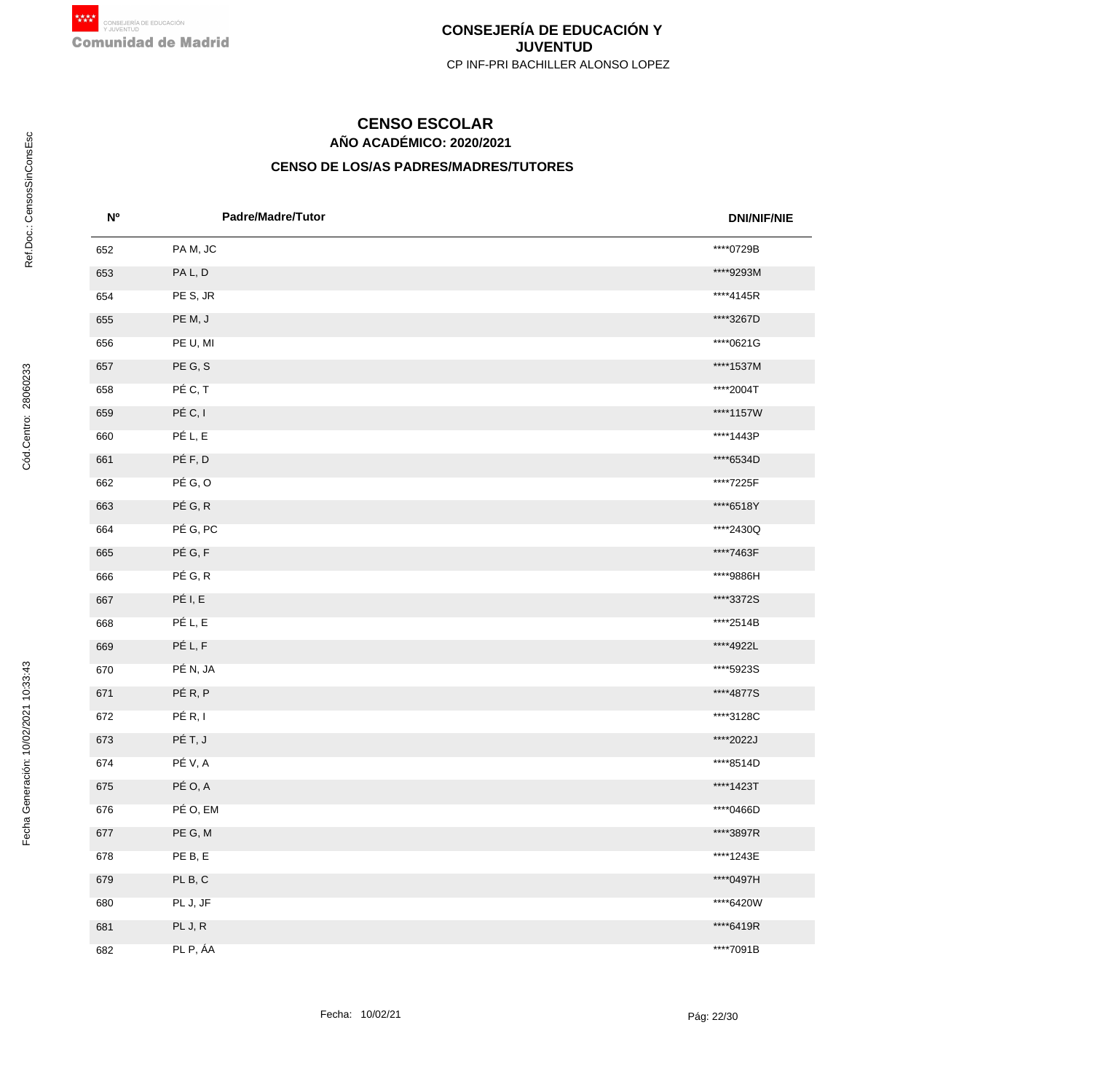# **AÑO ACADÉMICO: 2020/2021 CENSO ESCOLAR**

| N <sub>o</sub> | <b>Padre/Madre/Tutor</b> | <b>DNI/NIF/NIE</b> |
|----------------|--------------------------|--------------------|
| 683            | PLG, J                   | ****5622F          |
| 684            | POR, JC                  | ****4995W          |
| 685            | PR Z, MC                 | ****9078N          |
| 686            | PR F, O                  | ****0321A          |
| 687            | PR I, EJ                 | ****0108P          |
| 688            | PR D, R                  | ****6284D          |
| 689            | PU A, B                  | ****1366F          |
| 690            | QU T, N                  | ****2744Y          |
| 691            | QU I, JM                 | ****8262Q          |
| 692            | QU M, B                  | ****9541X          |
| 693            | QU G, P                  | ****6224A          |
| 694            | RAB, F                   | ****7731M          |
| 695            | RAG, O                   | ****4224F          |
| 696            | ${\sf RA}$ , ${\sf F}$   | ****0449K          |
| 697            | RAM, F                   | ****4246J          |
| 698            | RAR, Y                   | ****5520T          |
| 699            | RA L, R                  | ****2382M          |
| 700            | RA M, AM                 | ****6930A          |
| 701            | RAM, F                   | ****9241E          |
| 702            | RA S, S                  | ****9829M          |
| 703            | RA A, FJ                 | ****3479X          |
| 704            | RA L, JM                 | ****4581N          |
| 705            | RAL, J                   | ****4981F          |
| 706            | RE M, MJ                 | ****172S           |
| 707            | RE M, S                  | ****5628Y          |
| 708            | RE F, NA                 | ****1825R          |
| 709            | RE S, JE                 | ****6076P          |
| 710            | RE F, U                  | ****7423T          |
| 711            | RE P, D                  | ****4277H          |
| 712            | RE G, E                  | ****5519E          |
| 713            | RI C, MT                 | ****3707A          |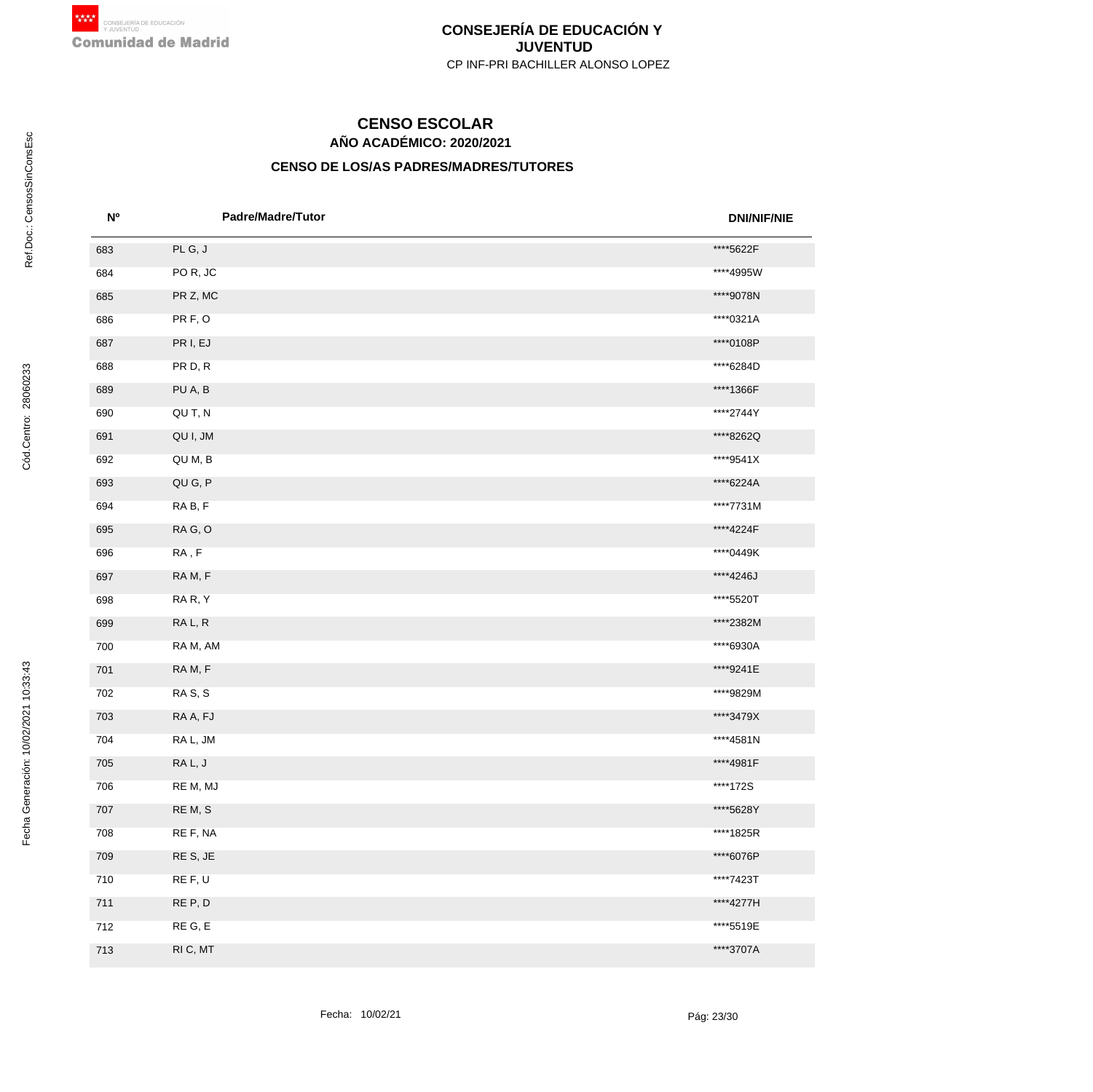# **AÑO ACADÉMICO: 2020/2021 CENSO ESCOLAR**

| <b>N°</b> | <b>Padre/Madre/Tutor</b> | <b>DNI/NIF/NIE</b> |
|-----------|--------------------------|--------------------|
| 714       | RI G, AI                 | ****9493K          |
| 715       | RIG, R                   | ****5669X          |
| 716       | RI C, MI                 | ****1583H          |
| 717       | RI D, MV                 | ****3201E          |
| 718       | RIS, MJ                  | ****8593B          |
| 719       | ROM, M                   | ****3415E          |
| 720       | ROS, C                   | ****3873M          |
| 721       | ${\sf RO}$ , ${\sf D}$   | ****4007L          |
| 722       | RO, T                    | ****8670D          |
| 723       | ROB, C                   | ****9361R          |
| 724       | ROB, M                   | ****9754N          |
| 725       | ROC, M                   | ****5047Q          |
| 726       | ROC, JC                  | ****2087Q          |
| 727       | ROC, AM                  | ****0036F          |
| 728       | ROG, A                   | ****5249R          |
| 729       | ROG, SI                  | ****8339D          |
| 730       | ROG, S                   | ****8391S          |
| 731       | ROL, D                   | ****8147P          |
| 732       | ROL, F                   | ****9213D          |
| 733       | ROL, PJ                  | ****3437V          |
| 734       | ROM, R                   | ****4066V          |
| 735       | ROR, AB                  | ****6868J          |
| 736       | ROR, E                   | ****1959P          |
| 737       | RO T, JL                 | ****7489H          |
| 738       | ROG, V                   | ****5445J          |
| 739       | ROM, F                   | ****8740L          |
| 740       | RO D, MÁ                 | ****5671V          |
| 741       | RO T, M                  | ****6581W          |
| 742       | RO C, ME                 | ****5525T          |
| 743       | ROD, L                   | ****0231C          |
| 744       | ROG, C                   | ****0836N          |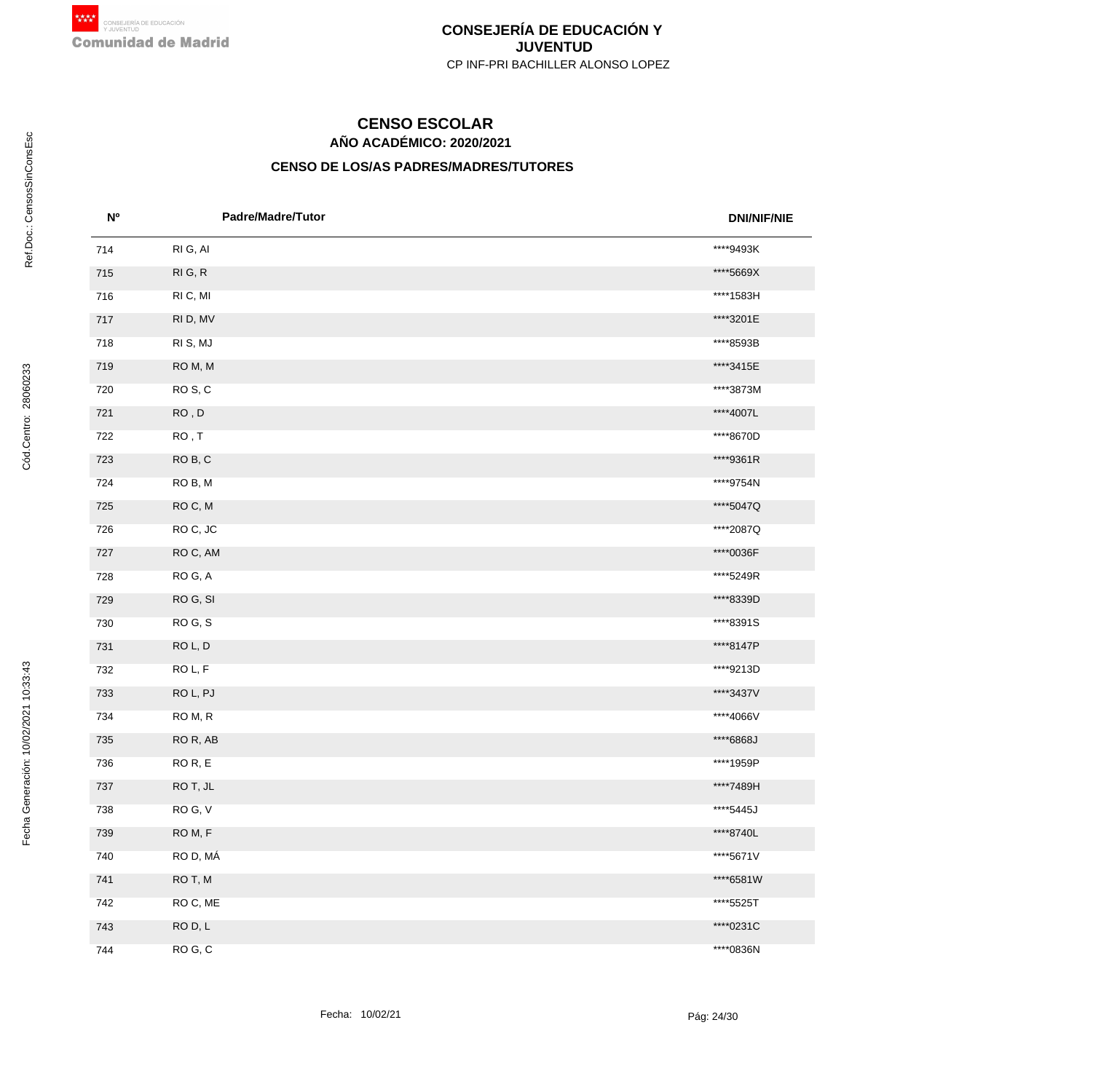# **AÑO ACADÉMICO: 2020/2021 CENSO ESCOLAR**

| N <sub>0</sub> | Padre/Madre/Tutor      | <b>DNI/NIF/NIE</b> |
|----------------|------------------------|--------------------|
| 745            | RON, FJ                | ****7994C          |
| 746            | ROV, M                 | ****9290P          |
| 747            | ${\sf RO}$ , ${\sf E}$ | ****1494M          |
| 748            | ROG, JL                | ****2801K          |
| 749            | RUL, D                 | ****7922Y          |
| 750            | RUM, R                 | ****2326W          |
| 751            | RU M, OL               | ****919H           |
| 752            | RUM, S                 | ****2054A          |
| 753            | RUM, L                 | ****7508X          |
| 754            | RU B, CM               | ****6006E          |
| 755            | RUC, A                 | ****0685B          |
| 756            | RU G, I                | ****5274X          |
| 757            | RU M, CA               | ****3859A          |
| 758            | RUM, O                 | ****6131V          |
| 759            | RU M, MI               | ****3841L          |
| 760            | RUP, D                 | ****5023J          |
| 761            | RUS, N                 | ****3134M          |
| 762            | RUS, R                 | ****5648D          |
| 763            | RUV, J                 | ****2309T          |
| 764            | SAM, E                 | ****6086A          |
| 765            | SAD, C                 | ****8755B          |
| 766            | SA, M                  | ****5607F          |
| 767            | SA L, A                | ****8994R          |
| 768            | SAR, AR                | ****8250N          |
| 769            | SAM, M                 | ****0220D          |
| 770            | SAG, C                 | ****1127M          |
| 771            | SA A, AE               | ****2325Z          |
| 772            | SÁ B, MP               | ****7040A          |
| 773            | SÁ B, CA               | ****0738K          |
| 774            | SÁ B, S                | ****7258V          |
| 775            | SÁ C, D                | ****2958J          |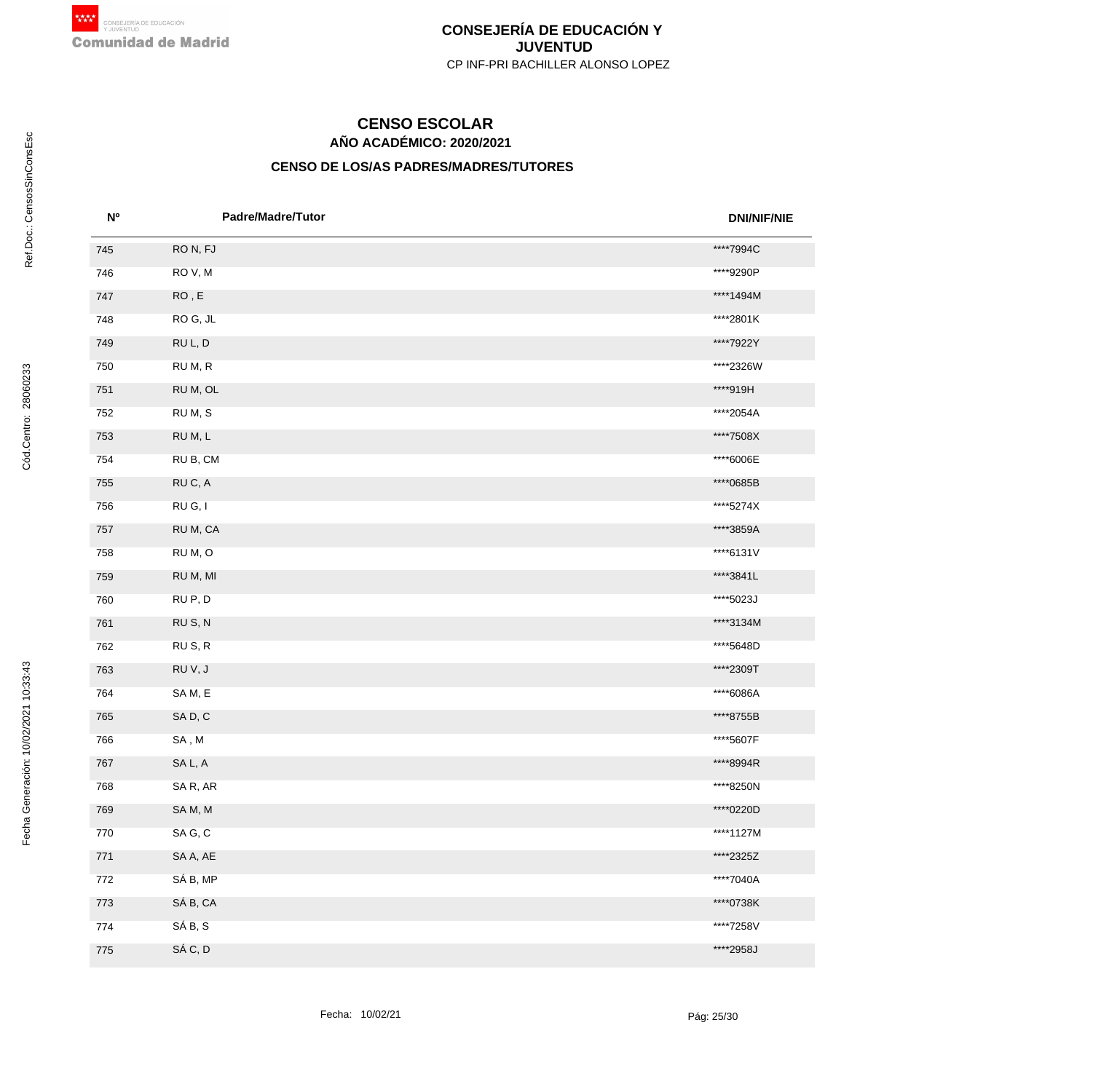# **AÑO ACADÉMICO: 2020/2021 CENSO ESCOLAR**

| N <sub>o</sub> | <b>Padre/Madre/Tutor</b>                   | <b>DNI/NIF/NIE</b> |
|----------------|--------------------------------------------|--------------------|
| 776            | SÁ C, MG                                   | ****3254M          |
| 777            | SÁ D, FJ                                   | ****7485Z          |
| 778            | SÁ E, L                                    | ****0862D          |
| 779            | SÁ F, LM                                   | ****9084H          |
| 780            | SÁ G, D                                    | ****5309H          |
| 781            | SÁ G, GJ                                   | ****4894V          |
| 782            | SÁ H, MR                                   | ****7801F          |
| 783            | SÁ J, D                                    | ****2326Y          |
| 784            | SÁ P, ME                                   | ****6234G          |
| 785            | SA L, GR                                   | ****7728L          |
| 786            | SAD, I                                     | ****4255L          |
| 787            | SAA, J                                     | ****8660C          |
| 788            | SAS, F                                     | ****1124X          |
| 789            | SAG, M                                     | ****3756C          |
| 790            | SAE, C                                     | ****7271K          |
| 791            | SAG, J                                     | ****4789L          |
| 792            | SAM, M                                     | ****7381F          |
| 793            | SAM, JC                                    | ****2699E          |
| 794            | SAR, I                                     | ****0477Q          |
| 795            | SAZ, EM                                    | ****09340          |
| 796            | SAR, J                                     | ****0634G          |
| 797            | $\mathsf{SE}\xspace$ , $\mathsf{M}\xspace$ | ****2049T          |
| 798            | SEM, J                                     | ****1321J          |
| 799            | SE L, FD                                   | ****5716T          |
| 800            | SES, J                                     | ****1937D          |
| 801            | SE T, M                                    | ****2527N          |
| 802            | SE G, I                                    | ****9384V          |
| 803            | SE M, RC                                   | ****7021H          |
| 804            | $\mathsf{SE}$ , $\mathsf{O}$               | ****0473L          |
| 805            | SIG, E                                     | ****0936Z          |
| 806            | SIM, T                                     | ****5419M          |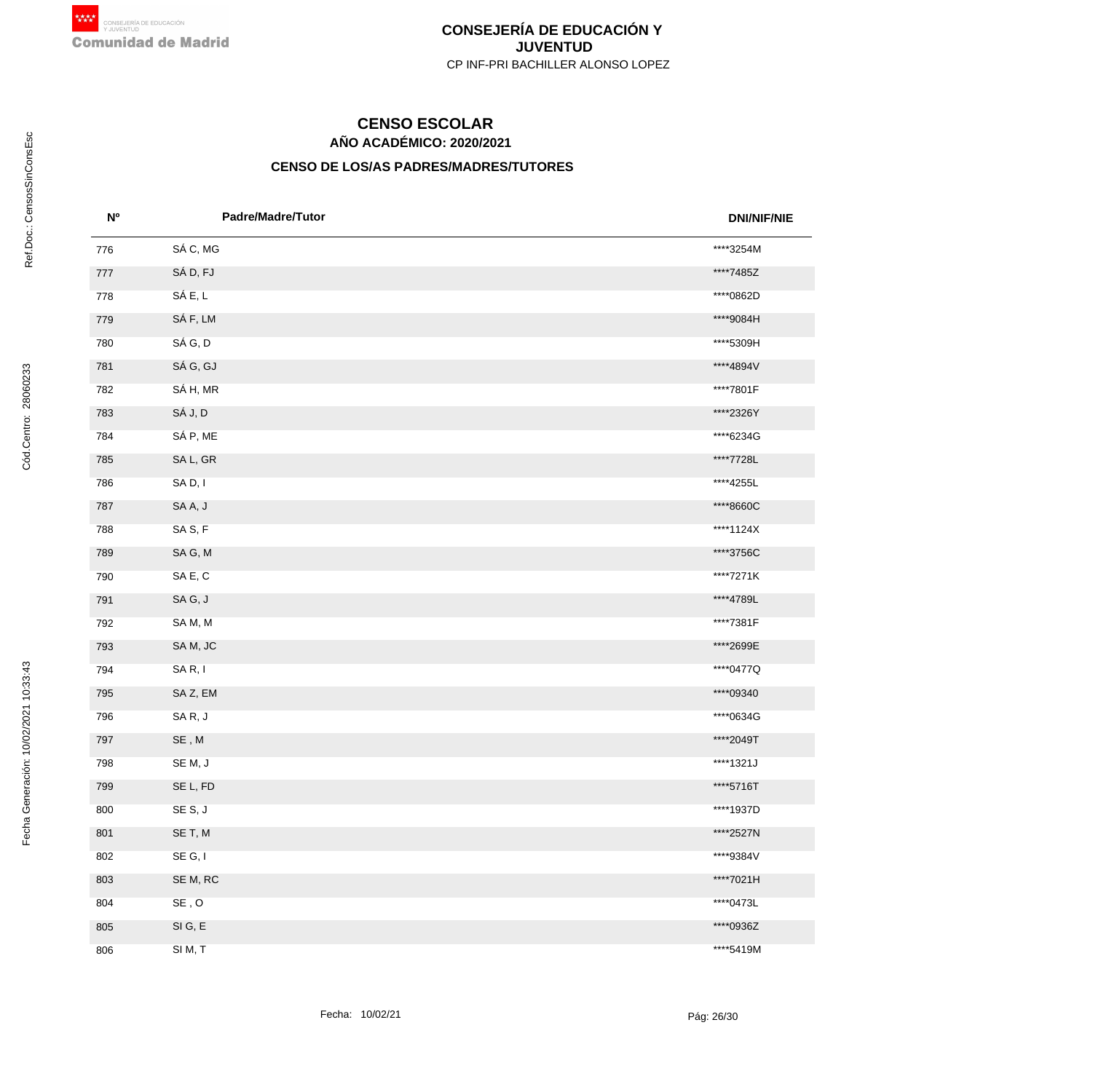# **AÑO ACADÉMICO: 2020/2021 CENSO ESCOLAR**

| <b>No</b> | Padre/Madre/Tutor            | <b>DNI/NIF/NIE</b> |
|-----------|------------------------------|--------------------|
| 807       | SIM, JL                      | ****6636Z          |
| 808       | SIS, C                       | ****7311Q          |
| 809       | SIF, A                       | ****3888A          |
| 810       | SIF, A                       | ****0697K          |
| 811       | SI J, T                      | ****2163Y          |
| 812       | SIP, R                       | ****5045L          |
| 813       | SIP, S                       | ****6575T          |
| 814       | $SO, A$                      | ****7886M          |
| 815       | SOA, J                       | ****2356P          |
| 816       | SOM, EA                      | ****5326C          |
| 817       | SO A, JJ                     | ****7263X          |
| 818       | SOM, N                       | ****2676E          |
| 819       | $SO$ , $C$                   | ****0940G          |
| 820       | $\mathsf{SO}$ , $\mathsf{J}$ | ****9858L          |
| 821       | SO E, Á                      | ****2401X          |
| 822       | SO <sub>S</sub> , T          | ****6035D          |
| 823       | SUD, J                       | ****1143C          |
| 824       | SUR, A                       | ****533            |
| 825       | SUS, Y                       | ****6831L          |
| 826       | $\textsf{SU}$ , $\textsf{R}$ | ****0174G          |
| 827       | TA, M                        | ****7380C          |
| 828       | TA S, I                      | ****1715G          |
| 829       | TAD, J                       | ****6192F          |
| 830       | TAM, JC                      | ****6143L          |
| 831       | TAC, C                       | ****4306S          |
| 832       | $\mathsf{TE}$ , $\mathsf{S}$ | ****0059N          |
| 833       | TE M, MA                     | ****9841R          |
| 834       | TE L, JM                     | ****6126F          |
| 835       | TE M, MJ                     | ****8893N          |
| 836       | TE M, JM                     | ****8180D          |
| 837       | TI V, EJ                     | ****6441G          |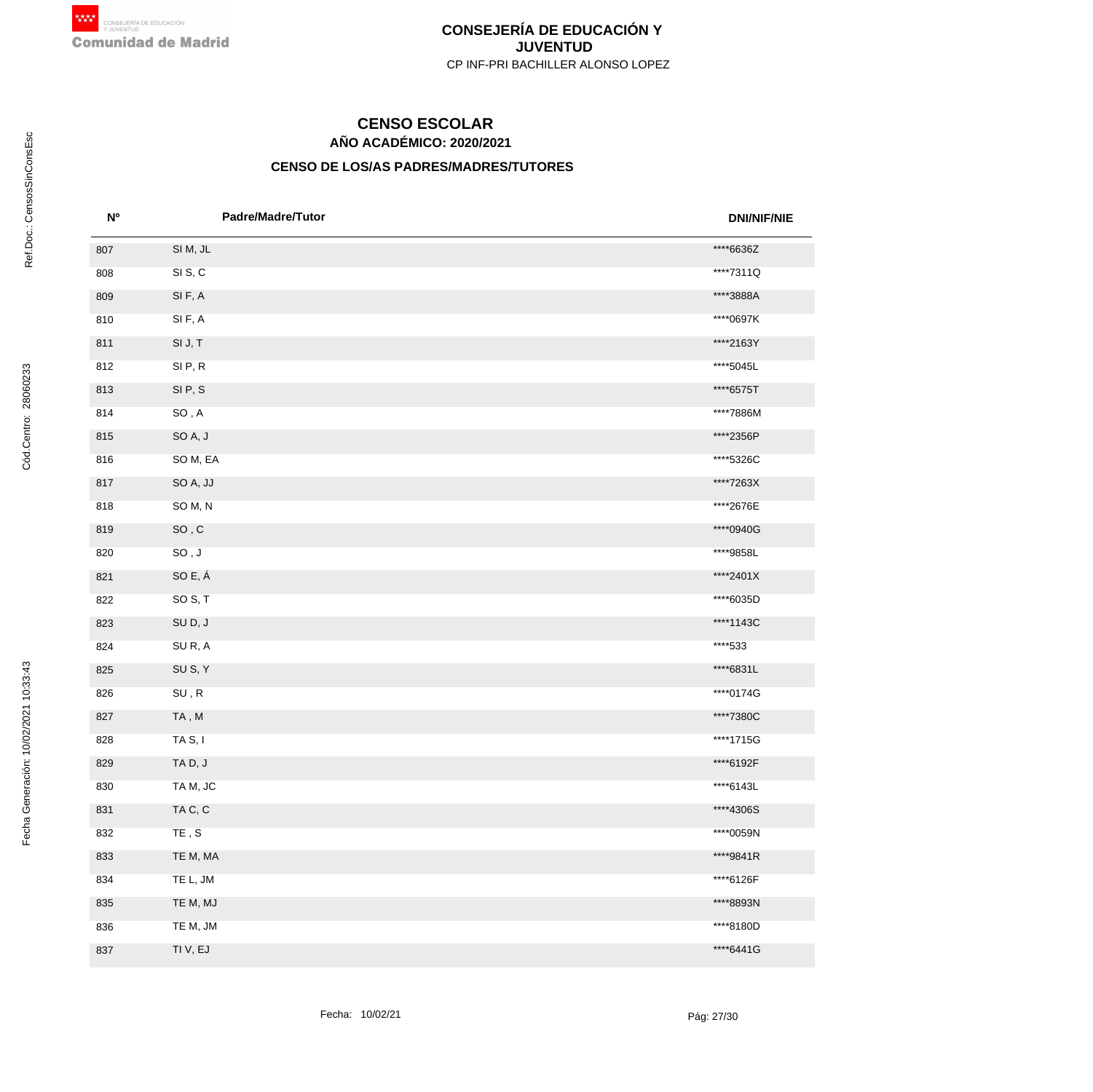# **AÑO ACADÉMICO: 2020/2021 CENSO ESCOLAR**

| <b>N°</b> | <b>Padre/Madre/Tutor</b>                   | <b>DNI/NIF/NIE</b> |
|-----------|--------------------------------------------|--------------------|
| 838       | TI D, D                                    | ****2548D          |
| 839       | TI M, A                                    | ****5530J          |
| 840       | TI M, M                                    | ****5531Z          |
| 841       | TO P, TJ                                   | ****5935S          |
| 842       | TO C, FJ                                   | ****2308M          |
| 843       | TO P, A                                    | ****0422N          |
| 844       | ${\tt TO}$ , ${\tt S}$                     | ****5925B          |
| 845       | TO G, WF                                   | ****1158M          |
| 846       | TR M, D                                    | ****2551V          |
| 847       | TU S, N                                    | ****2044Q          |
| 848       | ÚB A, LM                                   | ****7737M          |
| 849       | UR C, M                                    | ****4566G          |
| 850       | URÁ, A                                     | ****2142V          |
| 851       | UR B, A                                    | ****1680N          |
| 852       | UT R, AD                                   | ****9328J          |
| 853       | VAG, D                                     | ****2204S          |
| 854       | VAG, S                                     | ****9040M          |
| 855       | VAT, M                                     | ****7637G          |
| 856       | VA B, CM                                   | ****8703J          |
| 857       | VA B, LA                                   | ****8884X          |
| 858       | VA, A                                      | ****6256G          |
| 859       | VAS, D                                     | ****3143H          |
| 860       | VAB, L                                     | ****4375N          |
| 861       | VAM, L                                     | ****6224G          |
| 862       | VAP, L                                     | ****1470E          |
| 863       | VAT, A                                     | ****0058F          |
| 864       | VAR, Á                                     | ****9884J          |
| 865       | $\mathsf{VA}\xspace$ , $\mathsf{M}\xspace$ | ****8599X          |
| 866       | VAC, R                                     | ****2256K          |
| 867       | VÁG, G                                     | ****3106P          |
| 868       | VÁM, S                                     | ****6210A          |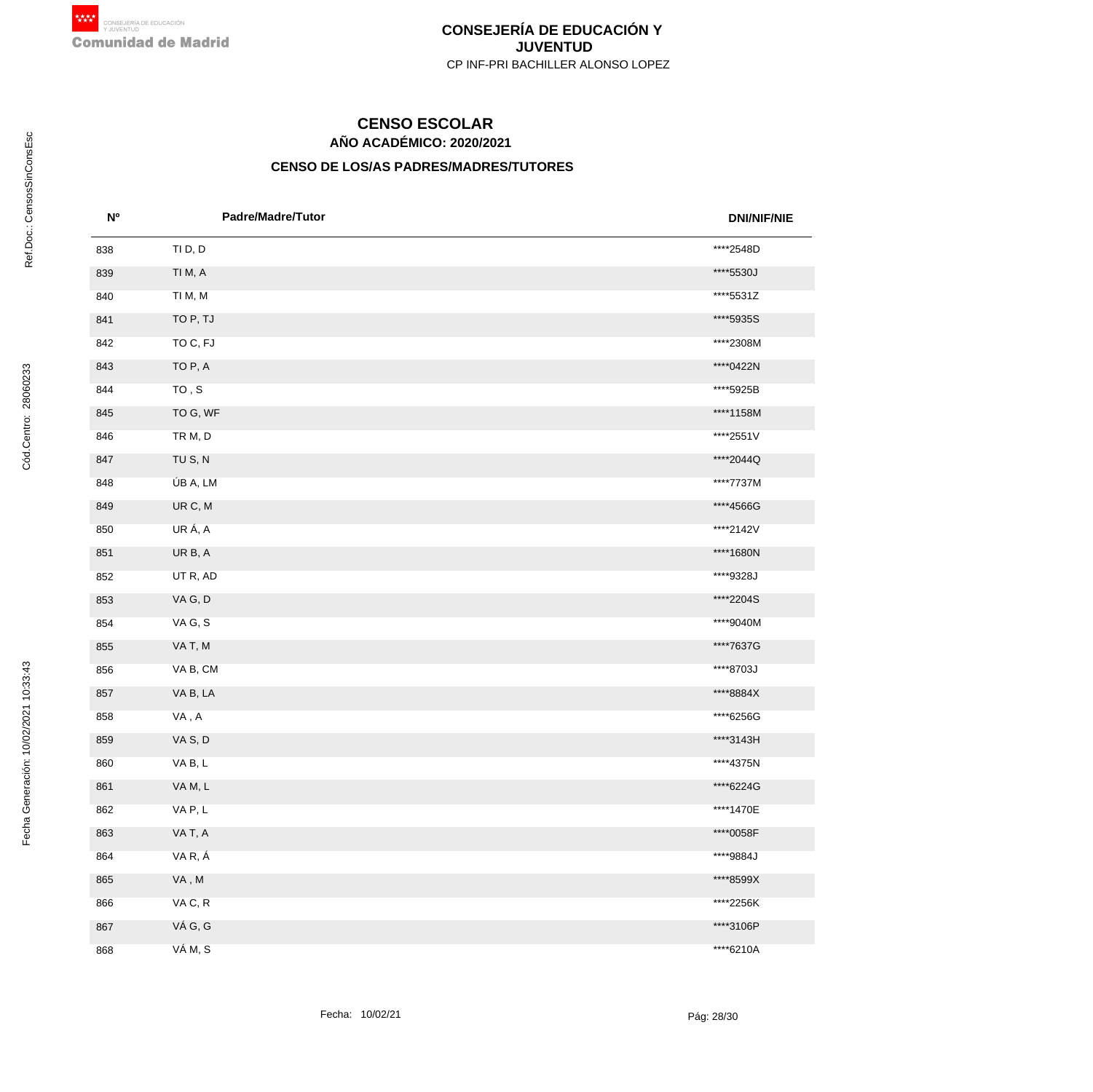# **AÑO ACADÉMICO: 2020/2021 CENSO ESCOLAR**

| <b>No</b> | <b>Padre/Madre/Tutor</b>     | <b>DNI/NIF/NIE</b> |
|-----------|------------------------------|--------------------|
| 869       | $\mathsf{VE}$ , $\mathsf{V}$ | ****4871D          |
| 870       | VE F, L                      | ****764Y           |
| 871       | VES, S                       | ****3693Z          |
| 872       | VE C, ME                     | ****9583G          |
| 873       | VE C, A                      | ****1148X          |
| 874       | VEG, J                       | ****8482L          |
| 875       | VE L, D                      | ****3294M          |
| 876       | VEV, J                       | ****3611Z          |
| 877       | VE P, PC                     | ****6094H          |
| 878       | VE C, LA                     | ****3026Y          |
| 879       | VE B, C                      | ****6530V          |
| 880       | VE B, D                      | ****8355D          |
| 881       | VE M, A                      | ****2126G          |
| 882       | VIC, J                       | ****7974N          |
| 883       | VIF, P                       | ****9390W          |
| 884       | VIL, E                       | ****7621B          |
| 885       | VIL, N                       | ****6269K          |
| 886       | VIP, P                       | ****8115G          |
| 887       | VIY, J                       | ****8807R          |
| 888       | VIV, D                       | ****0426J          |
| 889       | VID, A                       | ****3947M          |
| 890       | VI G, JG                     | ****9500F          |
| 891       | VI R, SF                     | ****2480K          |
| 892       | VI M, R                      | ****9937M          |
| 893       | VIH, D                       | ****5919W          |
| 894       | YA C, BM                     | ****65299          |
| 895       | YE P, A                      | ****9781W          |
| 896       | ZA B, JM                     | ****4107M          |
| 897       | ZA, B                        | ****4748X          |
| 898       | ZAF, P                       | ****5383G          |
| 899       | ZAM, B                       | ****6049Z          |